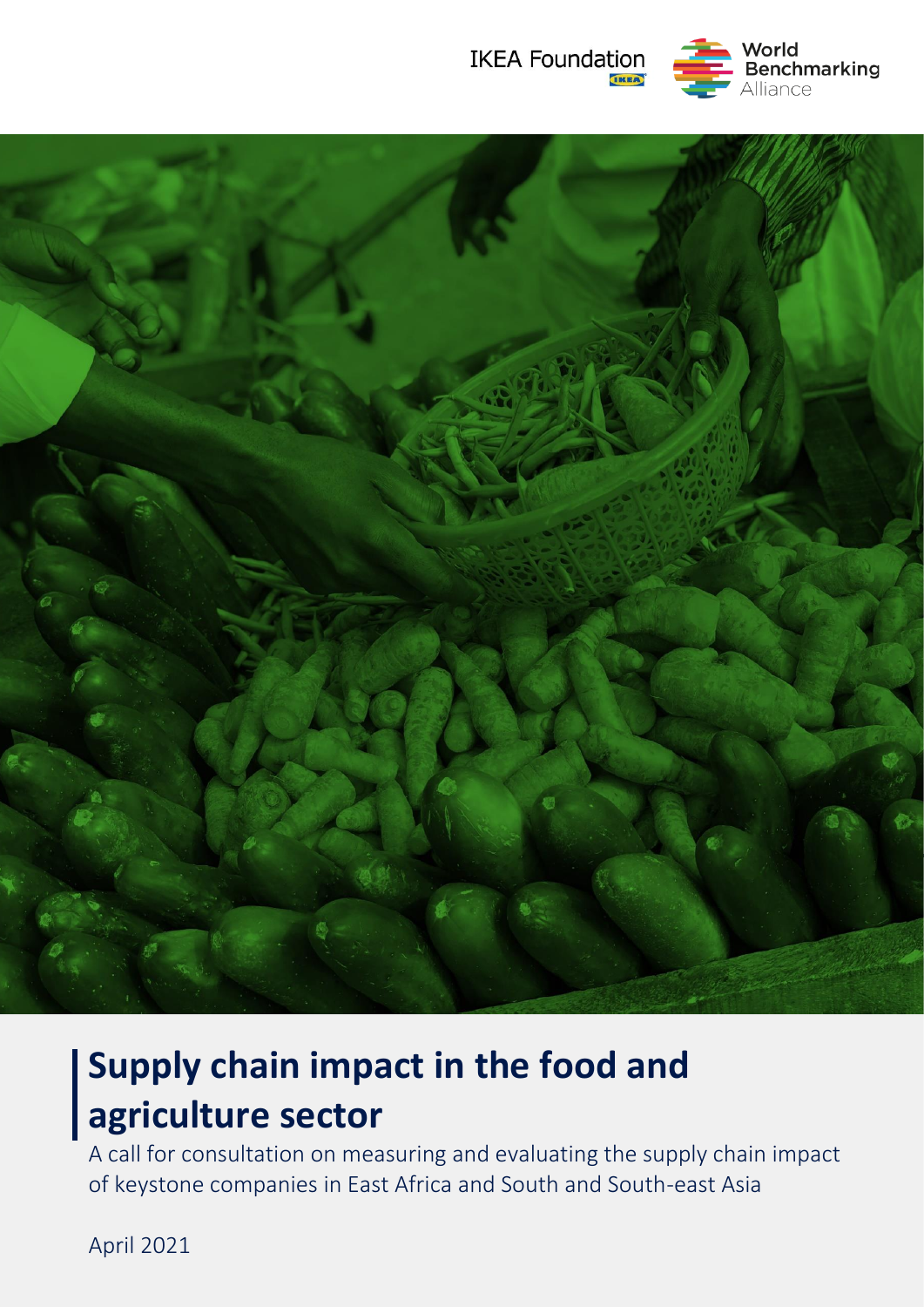# **Contents**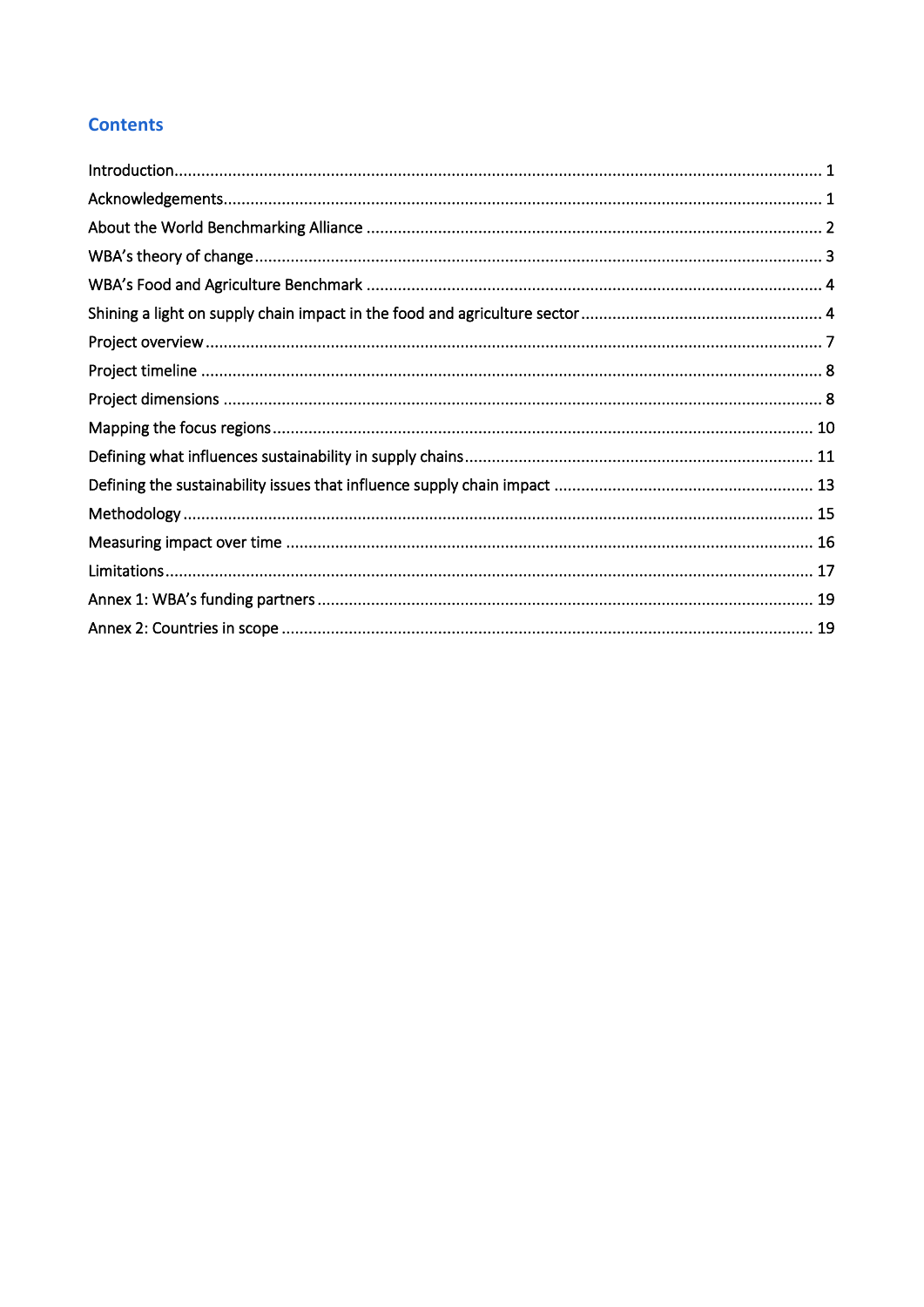## <span id="page-2-0"></span>**Introduction**

This paper outlines the scope and aims for a project that will explore the linkages between companies' performance on material sustainability topics and their subsequent impact on the ground at the local level. In particular, it will evaluate how companies create change within their regional supply chains and how benchmarking – by which we mean a publicly available and free ranking of corporate sustainability performance – can speed up the transformation of the global food system. With the support of the IKEA Foundation, the World Benchmarking Alliance (WBA) will implement this project within an initial timeframe of three years.

WBA has selected 35[0 keystone companies](https://www.worldbenchmarkingalliance.org/research/sdg2000-methodology/) – those with a disproportionate impact on the global food system – for its first Food and Agriculture Benchmark, which will be launched at the UN Food Systems Summit later this year. The benchmark will evaluate the performance of companies on key environmental, nutritional and social inclusion topics. This project will dive deeper into the supply chain impact of a selection of these companies, based on the significance of their footprint in the two project focus regions of East Africa and South and South-east Asia. These regions were chosen because of their centrality in the global food system and the need to embrace a global transformational agenda. Moreover, while interest in the sustainability performance of companies' own operations is well established in research and policy, it is only in recent years that this has extended to companies' supply chains. However, the availability of data in this area remains limited. Therefore, the purpose of this project is also to gather data on companies' supply chain performance and to better understand the dynamics of this aspect of companies' value chains.

The following pages outline the urgent need for a greater understanding of supply chain impact, the characteristics and sustainability topics that may determine this impact and the proposed methodology for this project. By publishing this paper, we hope to elicit additional input from stakeholders on the proposed approach and methodology. We also present four key consultation questions and seek explicit input throughout the paper. Please send any feedback directly to Nathan Cable [\(n.cable@worldbenchmarkingalliance.org\)](mailto:n.cable@worldbenchmarkingalliance.org) and Will Disney [\(w.disney@worldbenchmarkingalliance.org\)](mailto:w.disney@worldbenchmarkingalliance.org).

## <span id="page-2-1"></span>**Acknowledgements**

WBA would like to thank the IKEA Foundation, which financially supports both the development of the Food and Agriculture Benchmark and this monitoring, evaluation and learning (MEL) supply chain project. Across WBA, our work is funded by a group of governments, foundations and philanthropic organisations that share our vision for the future. We would also like to thank them for their support, without which none of our work would be possible. A full list of WBA's funders is set out in Annex 1.

Furthermore, during the early stages of our partnership, we engaged with a group of WBA Allies, IKEA Foundation project partners and members of our Expert Review Committee to discuss our approach to this project and gather feedback from those with thematic and/or regional expertise. These conversations helped form the approach and structure presented in this paper. We would like to extend our thanks to the following organisations:

- Aceli Africa
- Aidenvironment
- Alliance for a Green Revolution in Africa (AGRA)
- Centre for Responsible Business
- Meta/Meta
- Oxfam
- Root Capital
- Scaling Up Nutrition (SUN) Business Network: country representatives from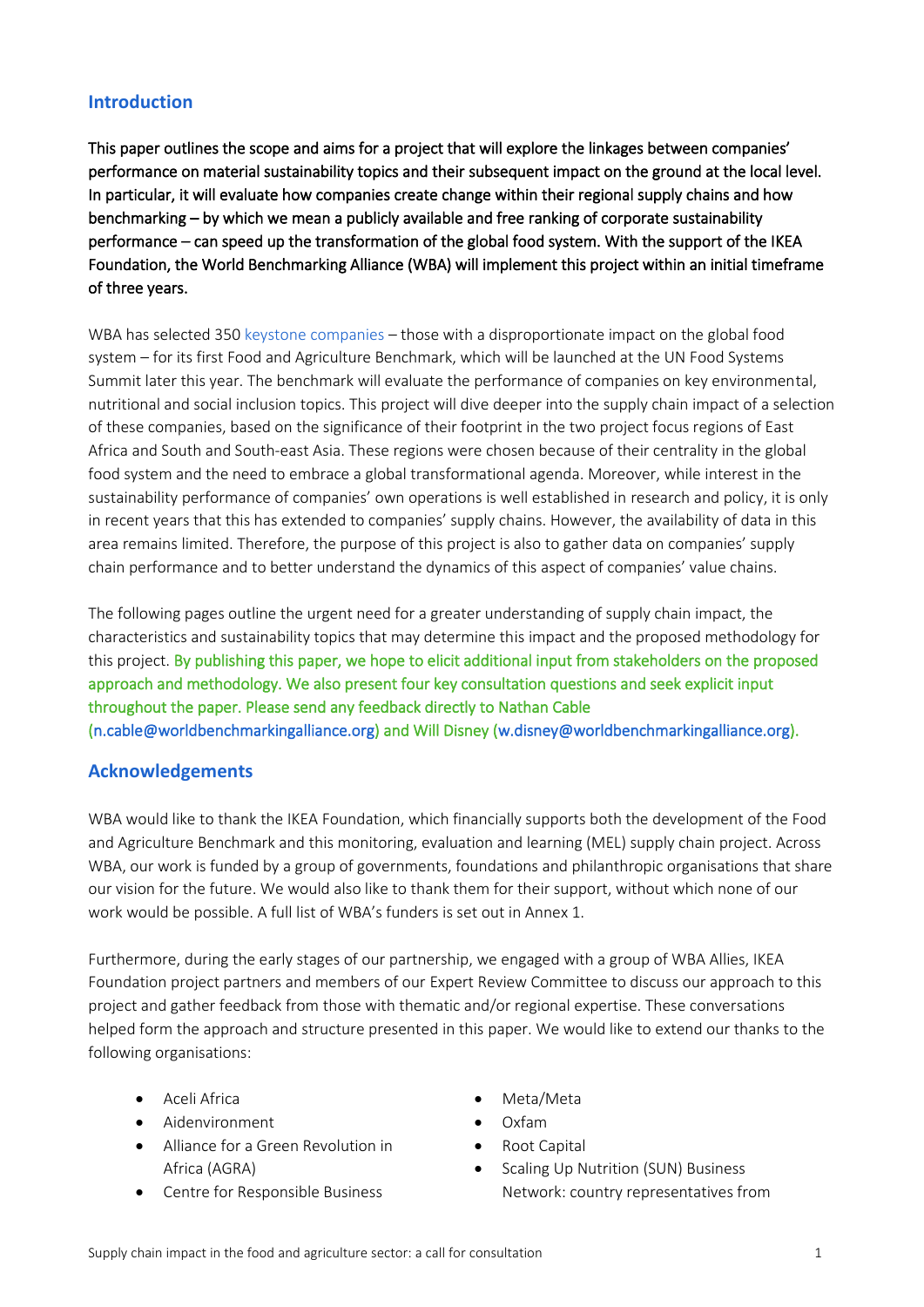- Ecochain
- Ellen MacArthur Foundation
- Global Alliance for the Future of Food
- Global Alliance for Improved Nutrition (GAIN)
- Hand in Hand International
- International Institute for Environment and Development
- Kilimo Trust
- Kudos Africa

# <span id="page-3-0"></span>**About the World Benchmarking Alliance**

Mozambique, Bangladesh, Sri Lanka, Kenya, Uganda, Laos, Cambodia, Philippines and Myanmar

- Solidaridad
- Sustainable Trade Initiative (IDH)
- Swasti/Catalyst Management Services
- WBA Food and Agriculture Expert Review Committee (list of members available [here\)](https://www.worldbenchmarkingalliance.org/food-and-agriculture-benchmark/)
- WWF India

WBA brings together a diverse and growing group of organisations from across the globe that are motivated by the common ambition to create a world that works for all – as embodied by the Sustainable Development Goals (SDGs). We share the vision that achieving these goals requires a systems perspective, as the 17 SDGs are interlinked. We also agree that to accomplish systemic transformation, the private sector has a key role to play. WBA uses a systems approach to develop benchmarks, placing a strong emphasis on transforming the systems that have the greatest potential to drive economic, environmental and social progress. Systems thinking helps us make better sense of the issues as well as identify the most influential companies in each system. By 2023, WBA will have benchmarked 2,000 companies – th[e SDG2000](https://www.worldbenchmarkingalliance.org/sdg2000/) – across seven systems transformations that we believe are vital for putting our society, planet and economy on a more sustainable and resilient path over the next decade and beyond (see Figure 1). Benchmarks will be produced for all seven systems, of which food and agriculture is one, with accompanying methodologies helping to support systems change.



Supply chain impact is an important consideration for companies across all of WBA's seven systems and the various industries that sit within these. Therefore, the framework for this food and agriculture-specific project will be developed to be relevant for these systems, in order to be applicable and transferable in the future.

#### Figure 1: WBA's seven systems transformations

The social transformation sits at the core of the model because it represents topics such as human and labour rights that are fundamental to achieving the SDGs, irrespective of the sector or transformation. For this reason, all SDG2000 companies will be assessed on these social topics, including the companies in the Food and Agriculture Benchmark.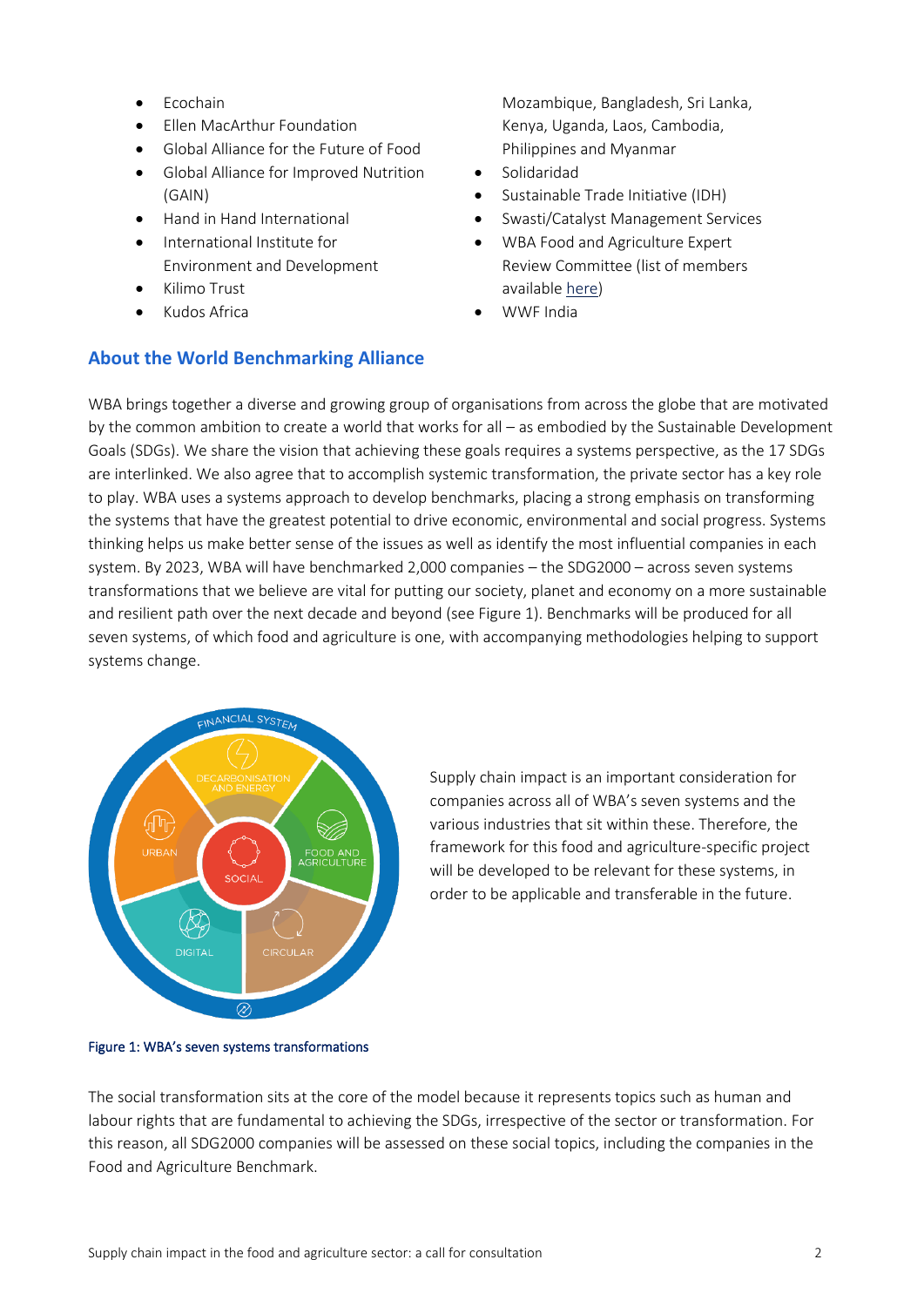# <span id="page-4-0"></span>**WBA's theory of change**



#### Figure 2: WBA's theory of change

WBA's institutional theory of change (ToC) (Figure 2) sets out the desired impact of WBA's benchmarks and how that impact will be achieved. The ToC comprises:

- Activities: WBA undertakes multi-stakeholder dialogues (involving companies, civil society, investors and policymakers), develops methodologies and indicators, collects data and assesses companies across seven systems transformations while growing the Alliance of partners.
- Outputs: our activities result in publicly available and free methodologies and benchmarks as well as growth of the Alliance.
- Outcomes: based on our outputs (methodologies and benchmarks), companies respond actively and stakeholders take action. This in turn leads to accelerated company efforts towards more sustainable practices.
- Impact: accelerated company efforts towards more sustainable practices ultimately result in transformed systems and improved business impact on people, workers, communities and the environment, particularly in developing countries.

This project will provide a deep dive into WBA's institutional ToC and outcomes by assessing the influence of keystone companies on behaviour change and improved sustainable practices among selected supply chain partners across our two focus regions. By evaluating influence beyond the scope of companies' direct operations, WBA will provide a more comprehensive insight into companies' ability to achieve holistic systemic change and tackle global sustainability challenges at a broader scale. We aim to learn which practices speed up or slow down the transformation, and which activities and outcomes are most important to the change. Furthermore, the project's three-year cycle will allow for two full rounds of impact evaluation. This will enable us to track progress made by companies in terms of influencing more sustainable practices in their supply chains as well as contributions made to WBA's desired impact of transformed systems and improved business impact on people, workers, communities and the environment, particularly in developing countries.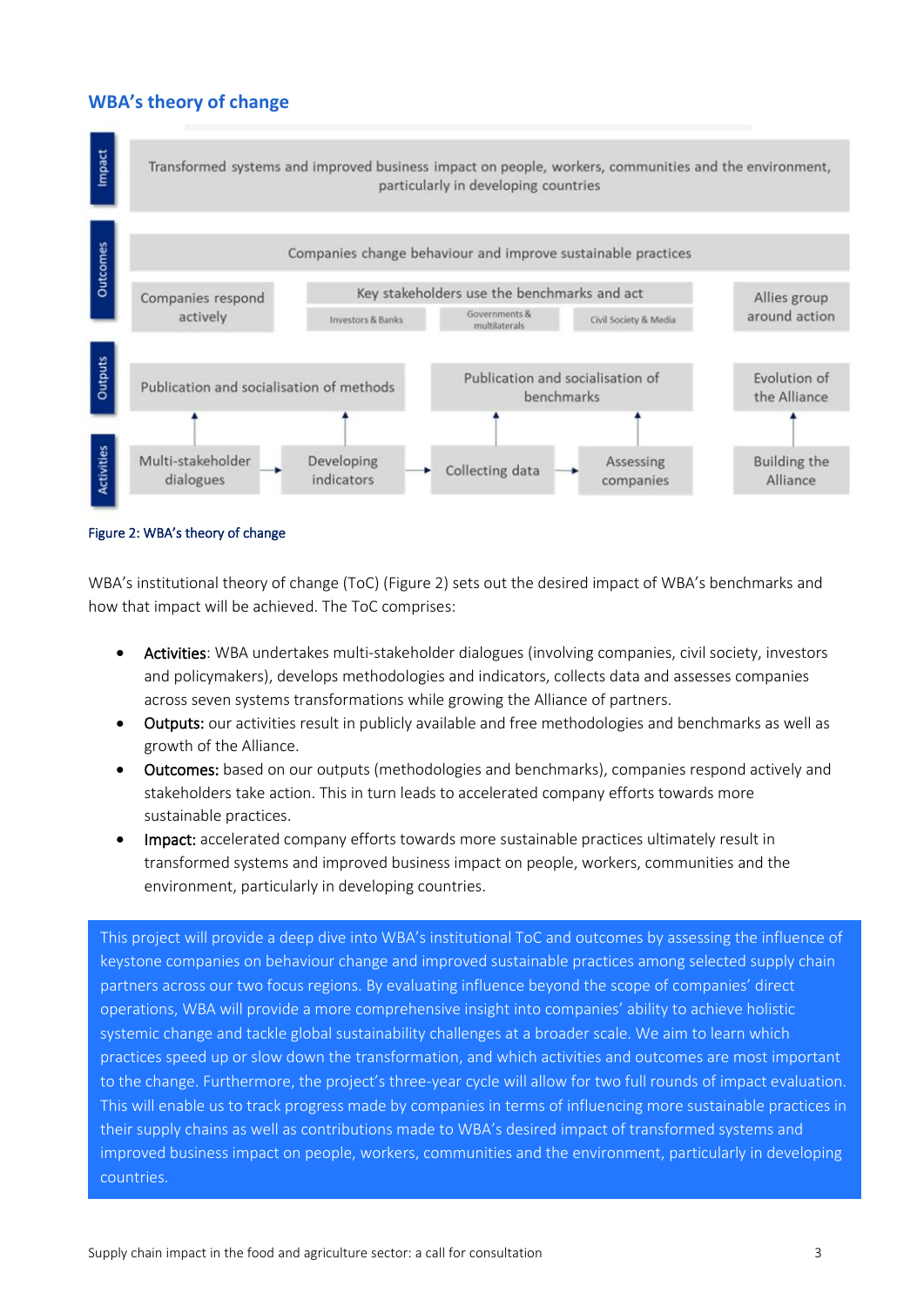# <span id="page-5-0"></span>**WBA's Food and Agriculture Benchmark**

Food systems contribute to economic prosperity, human health and planetary health. Meanwhile, poor diets are the main contributor to the global burden of disease. Approximately 3 billion people cannot afford a healthy diet, and more than 3 billion people suffer from at least one manifestation of poor nutrition. The global population is predicted to reach 9.7 billion by 2050, but food systems are already operating beyond some planetary boundaries. Agriculture and its associated land-use changes are the biggest contributors to climate change, land degradation, deforestation and biodiversity loss. The need for fundamental transformation of food systems has become undeniable. Food system transformation ties in these interconnected aspects of human and environmental health and livelihoods and links them to key global agendas including the SDGs and the Paris Agreement.

The Food and Agriculture Benchmark takes a holistic approach to food system transformation, assessing 350 keystone companies throughout the value chain on a broad set of indicators in four measurement areas: governance and strategy, environment, nutrition and social inclusion. As such, the benchmark seeks to assess the role and performance of companies and industries and provide robust evidence of companies showing leadership and stewardship and those that are lagging behind. The research further aims to show where each company in the food and agriculture value chain stands today versus what action is required for the transformation we need. For a detailed insight into how companies will be assessed, you can access the [full benchmark methodology here.](https://assets.worldbenchmarkingalliance.org/app/uploads/2021/02/WBA-Food-and-Agriculture-Benchmark-Methodology.pdf)

While the Food and Agriculture Benchmark will measure and compare companies' performance on aspects of their supply chains, it will not exclusively focus on this area. Indeed, the intention of the benchmark is to capture and measure sustainability performance across a company's entire value chain, of which aspects of supply chain performance are considered. Therefore, this project will act as an extension of the Food and Agriculture Benchmark by conducting a deep dive into the topic for a select group of keystone companies and shining a light on the impact of supply chains in the food and agriculture sector.

## <span id="page-5-1"></span>**Shining a light on supply chain impact in the food and agriculture sector**

To measure and evaluate the impact of keystone companies, we first need to understand their supply chains: where they extend to, what is being sourced, how they are modelled and governed, and the make-up of the relationships within them. Today's agri-food system is complex and interconnected. Actors across the value chain are linked by horizontal and vertical cooperation, forward and backward integration in the supply chain and continuous innovation, $1$  with significant challenges including the perishability of products, long production cycles and seasonality, and high degrees of variability in both the quality and quantity of supply.<sup>2</sup> Like many other systems, the agri-food system has become increasingly globalised in recent years, driven by reduced barriers to international trade, the rise of multinational corporations and consumer demand.<sup>3</sup> The increasingly globalised nature of the industry has also seen its value rise rapidly, with the trade of commodities such as palm oil, beef and soya generating billions of dollars of investments in both producing and consuming nations.<sup>4</sup> In producing nations, more than 400 million people live on the cultivation of these and other commodities, typically in small-scale or cooperative farming structures.<sup>5</sup> Yet these people often lack the finance, market access and bargaining power to earn a sustainable livelihood and living income in these global value chains.<sup>6</sup>

WBA's 350 keystone food and agriculture companies, headquartered in 41 different countries, are billiondollar multinational enterprises and have a vast collective supply chain presence – one which significantly exceeds their direct operational presence. However, the full extent of their supply chains is not well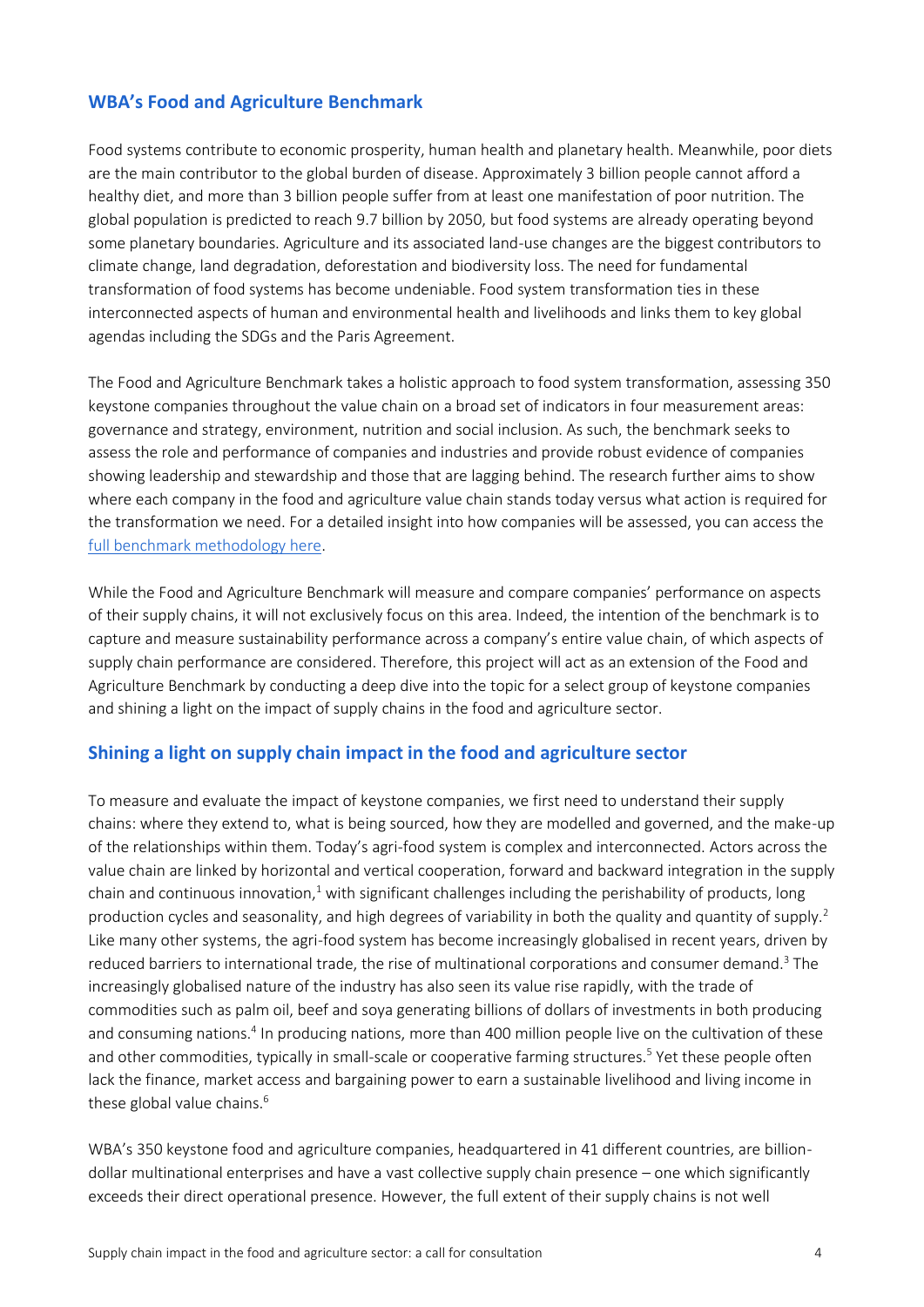understood, hampered by a collective lack of transparency due to minimal corporate disclosure. Greater transparency can play a significant role in demystifying complex supply chains, helping stakeholders to identify and minimise risk and improving conditions on the ground.<sup>4</sup> However, initial research by WBA has shown that the majority of keystone companies have little or no public information available on their sourcing activities, such as the origins of key agri-commodities or locations of major suppliers. While disclosure is improving in some areas, particularly in relation to commodities such as palm oil and cocoa, it is rare for keystone companies to disclose information beyond their tier 1 supply chain partners.

The importance of establishing a more detailed understanding of food and agriculture supply chains is demonstrated by the fact that the impact of these chains on natural capital (such as air, soil and land) is estimated to be 24 times higher than the impact of direct company operations. Similarly, indirect scope 3 greenhouse gas (GHG) emissions are estimated to be 5.1 times higher than direct scope 1 and 2 GHG emissions in the agriculture sector.<sup>7</sup> Inequality and human rights abuses, while endemic in the global economy, are often exacerbated in supply chains, and particularly in agriculture when it comes to issues such as child labour, forced labour and paying a living wage.<sup>8</sup> As such, the ultimate drivers of environmental and social change in producer countries are often disconnected from the places where the majority of impact materialises, especially when change is being driven by consumption patterns in North America, Europe and China.<sup>4</sup>

However, this disparity in impact is not reflected in the level of corporate commitments in place to address these issues. [WBA's food and agriculture baseline assessment](https://www.worldbenchmarkingalliance.org/publication/food-agriculture/), published in December 2020, found that while 35% of keystone companies committed to reducing their scope 1 and 2 GHG emissions, only 11% disclosed commitments that also covered their scope 3 GHG emissions. Similarly, while 64% of companies disclosed commitments to reduce freshwater use in their own operations, only 25% also consider the role of their supply chains and their dependencies in water-stressed areas. With 40% of companies lacking a commitment to eliminate child labour in either their operations or supply chains, a clear pattern emerges of companies failing to address holistically both their operational and supply chain impact in sustainability strategies and corporate commitments.

Another challenge to unpack is the various structures of agri-food supply chains and the relationships and power dynamics within them. Historically, these supply chains have been characterised by asymmetric power relations in favour of larger downstream companies, typically headquartered in Western countries although more recently joined by emerging economies such as China, which adversely affects the distribution of risk and reward along the chain.<sup>9</sup> Traditionally dominant 'buyer group' characteristics, such as large purchase volumes, standard or undifferentiated products (in the case of agriculture, commodities such as grains, oilseeds, cocoa and coffee) and purchase products forming a significant fraction of the cost and therefore making buyers more cost-sensitive,<sup>10</sup> can all be attributed to large-scale downstream players in the global agri-food system.

In addition to traditional power imbalances, the ways in which companies source agricultural commodities and products can vary greatly – be it directly from farmers, through cooperatives or wholesalers, or using intermediaries or commodity markets.<sup>11</sup> This can also vary between different commodities, even if sourced by the same company. Intermediaries, for instance large-scale commodity traders, third-party certifiers and credit agencies, play increasingly important roles in areas such as information and knowledge transfer, codification through standards and increasing supplier capacity.<sup>12</sup> However, longer supply chains (those with greater numbers of actors and intermediaries between the producer and end-purchaser or consumer) have been shown to limit the value provided to producers and weaken local development<sup>13</sup> as well as making traceability back to the farm level increasingly difficult. Without this understanding of the source or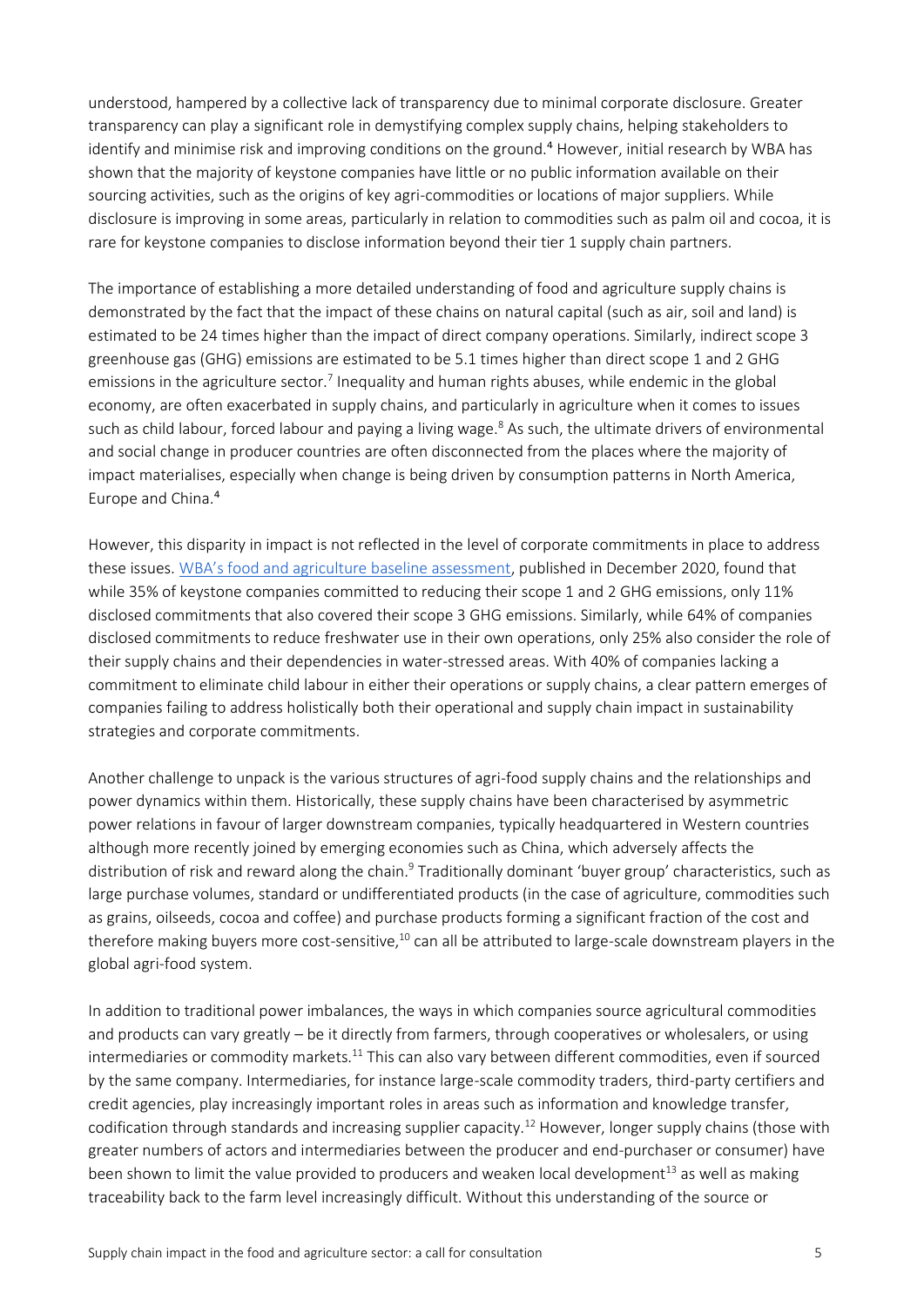geography of origin of a given product or commodity, and the point at which multinational companies strategically enter the supply chain, it is difficult to evaluate company impact.

A sustainable supply chain is one that 'manages environmental, social and economic impacts and works for good governance throughout the life cycle of products and services. The goal of a sustainable supply chain is to create, protect and grow long-term value for all stakeholders involved in the presence of products and services on the market'.<sup>14</sup> Given the challenges outlined above, how can this outcome be achieved in agrifood supply chains?

The International Institute for Environment and Development, a WBA Ally, has described several key principles, including chain-wide collaboration in the allocation and use of resources and management of outcomes, giving smallholders a voice in the adoption of new ideas and technologies, and fair and transparent governance relating to decision-making and the way in which actors participate in the chain.<sup>15</sup> OECD-FAO guidelines stress the need to design, report on and verify robust due diligence processes for addressing supply chain risks,<sup>16</sup> while Fairtrade Nederland recommendations include longer term contracts with greater transparency on prices and trading conditions, prices that enable living wages to be paid and balanced mechanisms for negotiations and resolving disputes.<sup>17</sup> Supporting the organisation of farmer cooperatives can bring numerous benefits to small producers, including a structure for improved education, lowered input prices through aggregated demand, stronger bargaining positions for bigger markets and better pricing, and reduced reliance on intermediaries or local traders.<sup>6</sup> Finally, assigning board or executivelevel responsibility for supply chain governance can help to ensure the necessary implementation and oversight of relevant policies and codes of conduct.<sup>18</sup>

The World Business Council for Sustainable Development, another WBA Ally, recently published an issue brief on [vital supply chains,](https://www.wbcsd.org/WBCSD-COVID-19-Response-Program/Vital-Supply-Chains/Resources/WBCSD-s-COVID-19-Response-Program-Vital-Supply-Chains-issue-brief) highlighting how existing issues and inequalities in food and agriculture supply chains have been exacerbated by the ongoing COVID-19 pandemic. Among these are limited access to resources and credit for (female) smallholder farmers, reduced availability and affordability of healthy and nutritious food and critical increases in food loss stemming from border disruptions and transportation delays.

<span id="page-7-0"></span>More data, disclosure and transparency sit at the heart of many of the suggestions for transitioning to equitable and sustainable supply chains, and as such are the first steps on the journey to understanding, managing and mitigating supply chain risks. Without addressing these challenges, a holistic transformation of the food system is impossible. Unfair trading practices, unsustainable production methods and human rights violations cannot be fully understood, addressed and eradicated if both companies and external stakeholders lack a basic overview of what, where and from whom products are sourced.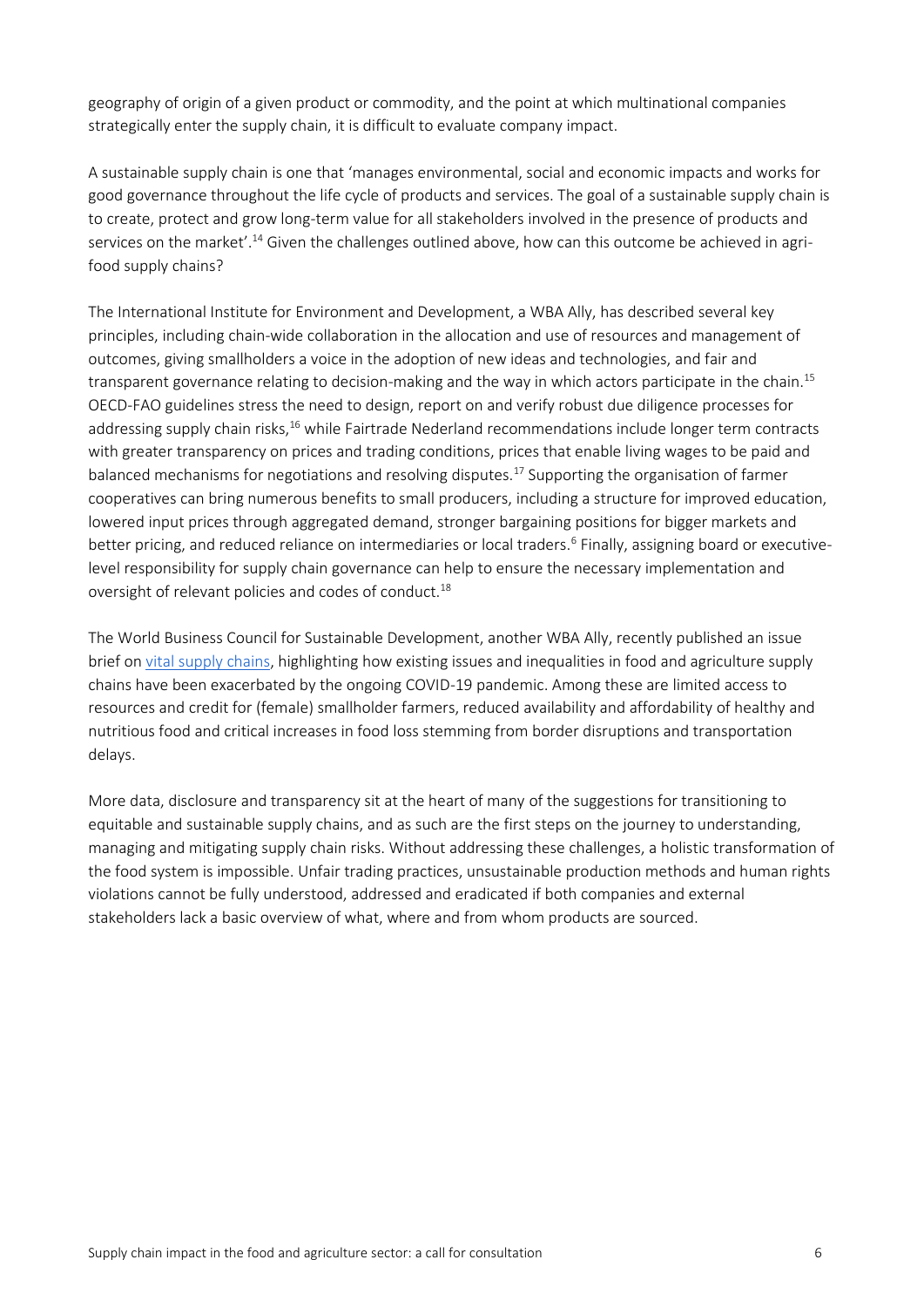#### **Project overview**



#### Figure 3: Project overview

This project will serve two major functions: firstly, to evaluate the relationship between benchmark performance and measurable supply chain impact in the two focus regions; and secondly, to assess the influencing factors that determine this impact. In order to explore this, we will examine how keystone companies structure their regional supply chains, how and where they work with small producers, small and medium-sized enterprises (SMEs), larger regional companies and intermediaries, the degree to which they have leverage and influence over their supply chains and partners, and how they use this to effect transformational change within the food system.

In order to evaluate the relationship between benchmark performance and supply chain impact, we need to engage with the regional supply chain partners of our keystone companies. To do so, we need to know who these partners are, which emphasises WBA's call for greater supply chain disclosure from our keystone companies. As one effort to address this, supplementary questions will be included in the questionnaire sent to all companies to collect data for the first Food and Agriculture Benchmark in 2021. In answering these questions, companies will be requested to provide additional information related to their regional impact across their operations, supply chains and product sales. Furthermore, while benchmarks are company-led exercises and evaluate performance from this top-down perspective, WBA intends to use this project as a means of engaging with and gathering input from those located upstream in the supply chains of keystone companies. By doing so, we will determine not only the extent to which companies influence the behaviour and business activities of their supply chain partners, but also how these partners are looking to tackle key sustainability issues themselves. As demonstrated in the most recent iteration of th[e Access to Seeds Index](https://www.accesstoseeds.org/) (a WBA 'spotlight' benchmark that sits within the broader food and agriculture transformation), regional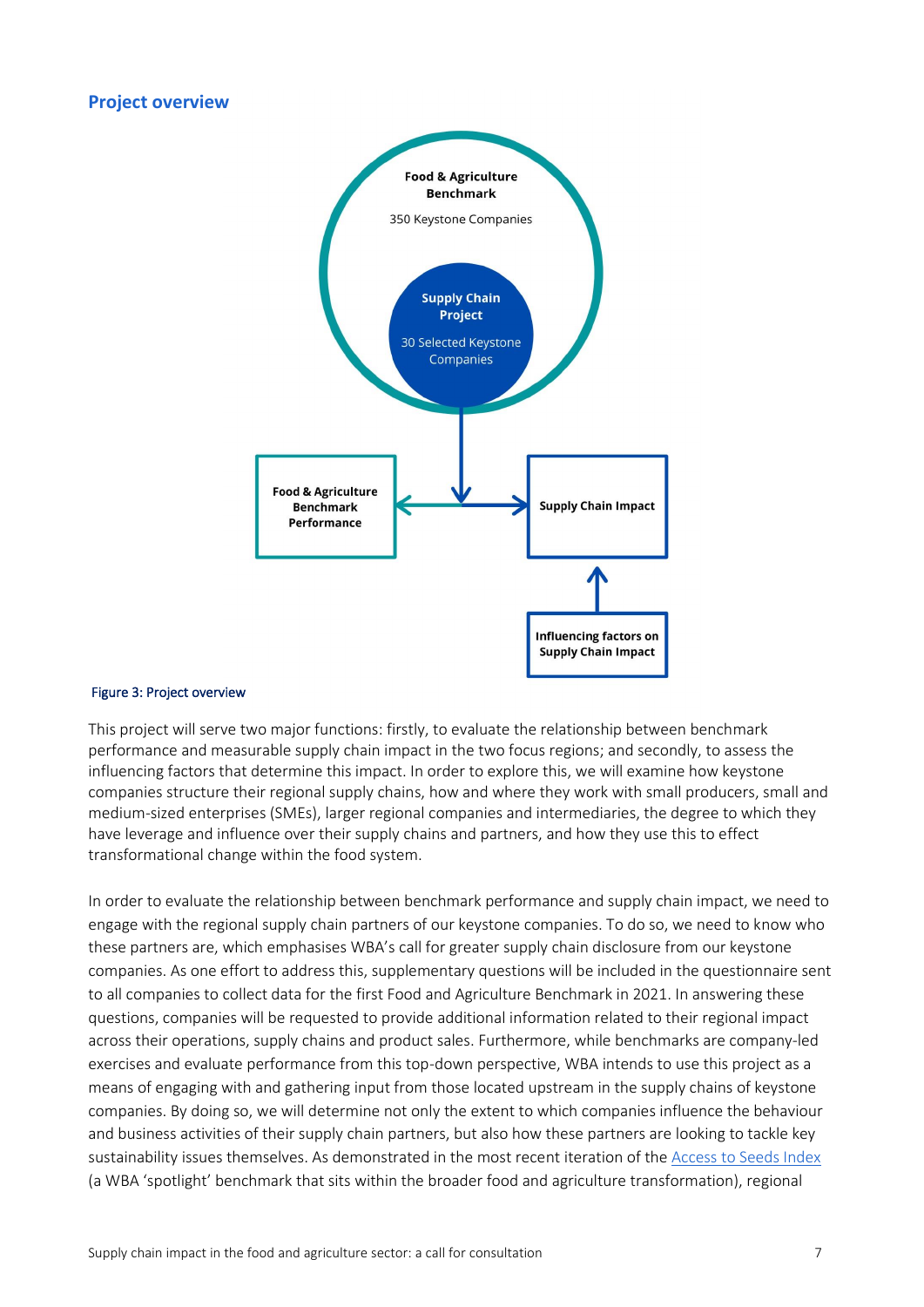home-grown SMEs often have competitive advantages over global companies in areas such as product distribution and capacity building.

Therefore, the project will explore the dynamics, structures and relationships in keystone company supply chains from the perspective of the companies themselves and their regional partners. We will evaluate the extent to which the characteristics of these supply chains influence the ability of these actors to collectively tackle key sustainability issues across East Africa and South and South-east Asia. The results will help to deepen our understanding of the overall supply chain impact of keystone companies in these regions, allowing WBA to determine the extent to which performance on these issues in the Food and Agriculture Benchmark is reflected in companies' impact on the ground across the two regions.

# <span id="page-9-0"></span>**Project timeline**

WBA and the IKEA Foundation began a partnership in mid-2020. The development process for this paper involved stakeholder engagement with the organisations named in the 'Acknowledgements' section. We will finalise the selection of companies for the project by mid-2021. In the second half of the year, we will engage with these companies and their regional partners and begin the process of additional data collection. The first-year assessment (or 'baseline') for this project will be carried out and published in early 2022, using the results from the first Food and Agriculture Benchmark as a reference. We will repeat this process in 2022/3. The project is due for completion in 2023. At this point, WBA will publish a final project report, detailing the supply chain impact of the keystone companies over two full project cycles, including an analysis of changes or improvements seen with respect to supply chain impact over the two cycles.

| Demonstrate the role of<br>keystone companies in<br>influencing system change<br>through their regional supply<br>chains | This is a central aim of the project and is explored in depth throughout<br>this paper.                                                                                                                                                                                                                                                                                                                                                                                                                                                                                                                                                                                                                                                                                                                                                                                                                                                                                                                                                                |
|--------------------------------------------------------------------------------------------------------------------------|--------------------------------------------------------------------------------------------------------------------------------------------------------------------------------------------------------------------------------------------------------------------------------------------------------------------------------------------------------------------------------------------------------------------------------------------------------------------------------------------------------------------------------------------------------------------------------------------------------------------------------------------------------------------------------------------------------------------------------------------------------------------------------------------------------------------------------------------------------------------------------------------------------------------------------------------------------------------------------------------------------------------------------------------------------|
| Signal to companies the<br>importance of supply chain<br>transparency and performance                                    | A desire for greater corporate disclosure and transparency is being<br>driven by multiple groups of stakeholders. A rise in conscious<br>consumerism, with organic food sales rising rapidly and 73% of<br>consumers indicating they would change consumption habits to reduce<br>their environmental impact, $^{19}$ is one such example. Campaigns run by<br>non-governmental organisations, often in response to supply chain<br>issues such as forced labour or deforestation, have also become more<br>prevalent, as have government regulations and laws relating to supply<br>chain transparency and compliance. WBA's own commitment to<br>transparency is demonstrated by the free and public availability of our<br>methodologies and data.<br>We will therefore use both our benchmark and this project to signal to<br>companies how societal expectations are growing in terms of disclosing<br>more data around companies' supply chain presence and impact, and a<br>step on the journey towards a deeper understanding of this impact. |

## <span id="page-9-1"></span>**Project dimensions**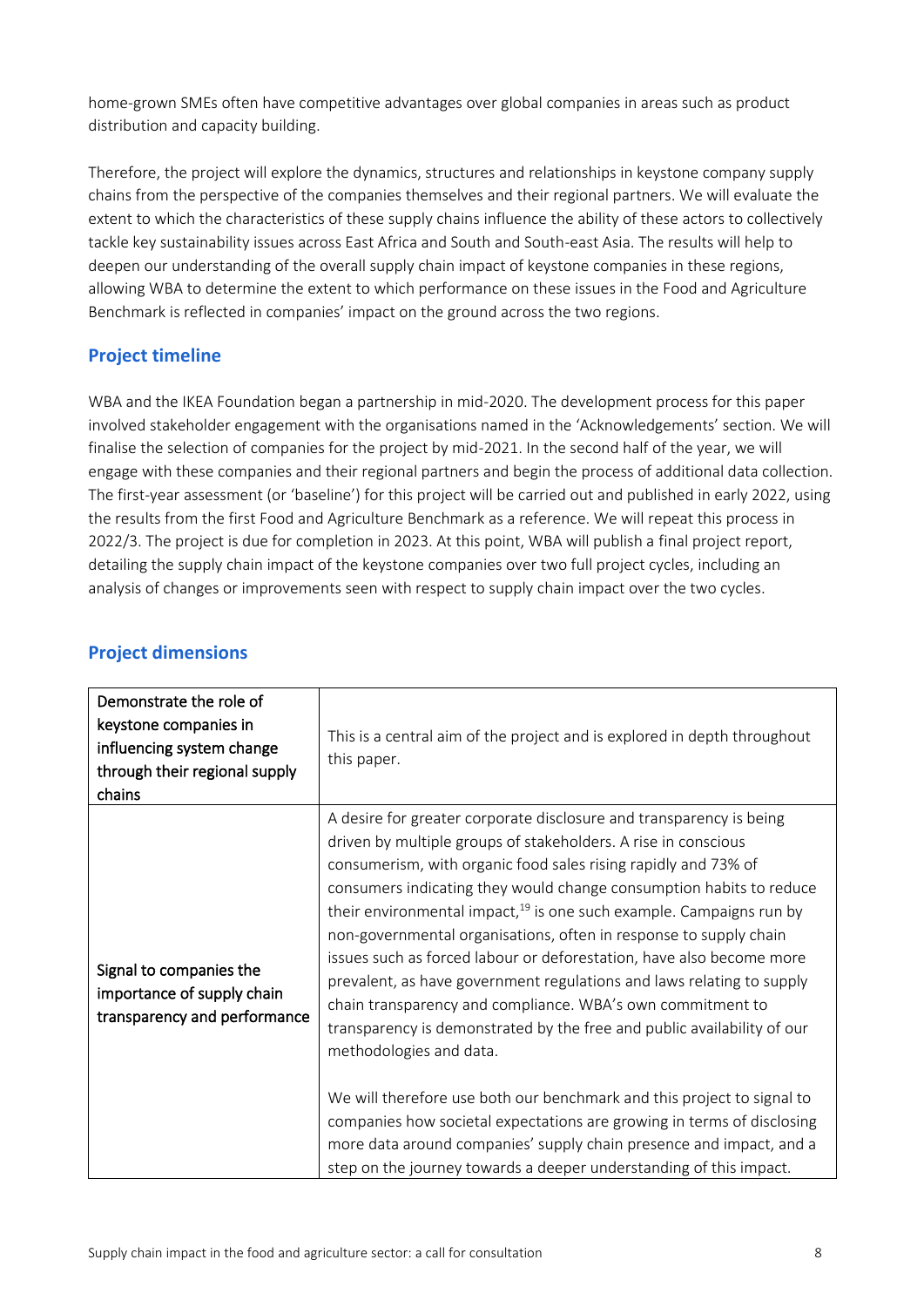| Demonstrate WBA's impact in<br>influencing change on the<br>ground   | WBA's impact is seen through 'transformed systems and improved<br>business impact on people, workers, communities and the environment,<br>particularly in developing countries', as shown in Figure 2. By engaging<br>with companies and their regional partners over a three-year project<br>cycle and taking a deep dive into the outcomes of our theory of change,<br>WBA will be better able to demonstrate the influence of the Food and<br>Agriculture Benchmark in effecting measurable change on the ground,<br>with an explicit focus in this project on impact in developing countries.                                                                                           |
|----------------------------------------------------------------------|---------------------------------------------------------------------------------------------------------------------------------------------------------------------------------------------------------------------------------------------------------------------------------------------------------------------------------------------------------------------------------------------------------------------------------------------------------------------------------------------------------------------------------------------------------------------------------------------------------------------------------------------------------------------------------------------|
|                                                                      | Companies will benefit from this project because it will provide a tool for<br>them to understand the material topics they should be addressing,<br>specifically regarding their supply chains, and highlight how they can<br>further contribute to the transformation of the food and agriculture<br>sector. Indeed, as part of being measured in the wider benchmark,<br>companies play a key role in the sector's transformation, and the<br>insights generated by this project will allow companies to address<br>current shortcomings while also learning from peers how they can tackle<br>specific supply chain topics.                                                              |
| Provide a tool for companies,<br>Allies and external<br>stakeholders | Echoing the spirit of SDG 17 (partnerships for the goals), WBA<br>represents a global multi-stakeholder group of organisations. Currently,<br>there are over 200 organisations in the Alliance, ranging from financial<br>institutions and business platforms to civil society and academia. Allies<br>are committed to WBA's mission and believe in the power of<br>benchmarks and collective, cross-sector action to drive systemic<br>progress on the SDGs. They play a significant role in transforming WBA's<br>benchmark data to create meaningful impact.                                                                                                                            |
|                                                                      | Collective impact coalitions (CICs) are one way of ensuring collective<br>action is taken using the evidence from the benchmarks. CICs harness<br>the diversity of our Allies to translate benchmark data into concrete<br>action to influence company behaviour. They provide a platform for<br>Allies and other stakeholders to prioritise key findings of WBA<br>benchmarking reports and actions to be taken. CICs then execute these<br>actions by leveraging the networks and unique competencies and<br>experience of each stakeholder type. WBA will launch the CIC concept in<br>May 2021, followed by the first food and agriculture CIC alongside the<br>benchmark in September. |
|                                                                      | This project, along with the benchmark itself, can therefore be used by<br>Allies and external stakeholders as a further tool for engagement,<br>advocacy, policy and research purposes.                                                                                                                                                                                                                                                                                                                                                                                                                                                                                                    |
| Feed back into WBA's seven<br>systems transformations                | Benchmarking is a cyclical process, with methodology review and<br>development a central part of this. Just as WBA seeks improvement in<br>company behaviour and activities over multiple benchmark cycles, these<br>opportunities are also taken to refine and improve our own<br>methodologies over time. The outcomes of this project, and particularly<br>the assessment to determine how far keystone company impact on the<br>ground is reflected in benchmark performance, will therefore be an                                                                                                                                                                                      |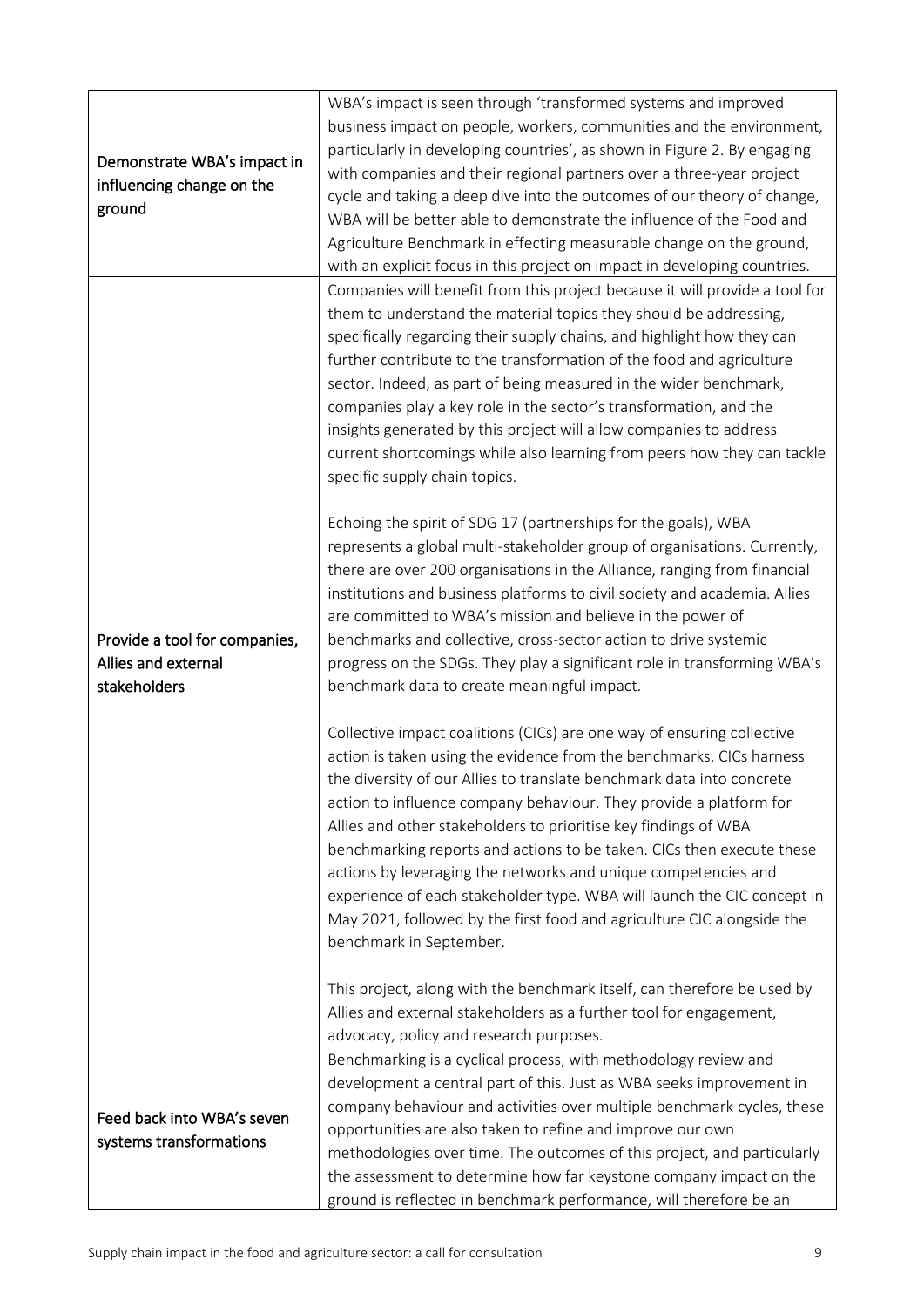|                                | essential tool in this process. This will be true not only in the food and<br>agriculture transformation but across all of WBA's seven systems<br>transformations, where supply chain impact plays a crucial role in many |  |
|--------------------------------|---------------------------------------------------------------------------------------------------------------------------------------------------------------------------------------------------------------------------|--|
|                                | if not all the industries assessed.                                                                                                                                                                                       |  |
|                                | WBA is continually looking to deepen its understanding of the impact of                                                                                                                                                   |  |
|                                | keystone companies. All SDG2000 companies are assessed on whether                                                                                                                                                         |  |
| Feed back into WBA's           | they have a 'significant impact' in developing countries based on their                                                                                                                                                   |  |
| measurement of significant     | operational presence, supply chains and sales. This project will be an                                                                                                                                                    |  |
| impact in developing countries | important tool in evaluating this impact for the selected keystone                                                                                                                                                        |  |
|                                | companies as well as providing an evidence base for how similar work                                                                                                                                                      |  |
|                                | could be undertaken across other systems.                                                                                                                                                                                 |  |
| Feed back into WBA's theory    | This project will help to test WBA's ToC, particularly at the outcome and                                                                                                                                                 |  |
| of change and institutional    | impact level, deepening insight into what works, what does not work                                                                                                                                                       |  |
| impact                         | and how the ToC can be improved.                                                                                                                                                                                          |  |

# <span id="page-11-0"></span>**Mapping the focus regions**

The focus regions for this project will be East Africa and South and South-east Asia (for a full list of the countries in scope, see Annex 2). These regions were chosen because the countries within them represent a strategic position in the food value chain. Moreover, despite the overall decline of agriculture's share in these countries' economies in recent decades, the sector remains the predominant employer in nearly all of them. According to World Bank data, agriculture accounts for around 42% of the total employment in South Asia, 35% in South-east Asia and around 66% in East Africa. These figures do not include those living in rural areas who, while not working directly in agriculture, depend on it for their livelihoods. However, it should be noted that the range within the selected countries varies considerably, with the World Bank estimating that only around 11% of Malaysia's total employment is from the agricultural sector, in contrast to Burundi where it is 92%.<sup>20</sup> Nevertheless, it is clear that the sector is central to supporting livelihoods, providing employment, improving food security and reducing poverty.

These regions were also selected because of their strategic position, and therefore exposure, in food system value chains. For example, Indonesia was the world's leading producer and exporter of palm oil in 2019, accounting for around 58% of global production. Together with Malaysia, the two countries make up 84% of total global production.<sup>21</sup> Similarly, agriculture in East Africa is dominated by smallholder mixed farming of key food and cash crops such as maize, tea, coffee and sugar cane, which support both national and international markets. Indeed, many local companies in this region are at the centre of multinational companies' supply chains within the food and agriculture sector and will play a crucial role if the world is to feed 9.7 billion people sustainably by 2050.

Therefore, the challenges and opportunities for keystone companies operating in these regions are twofold. On the one hand, by engaging with those local companies already in their supply chains, keystone companies can help them improve their current practices and minimise some of the sustainability externalities mentioned. On the other, when engaging with *new* suppliers, companies have an opportunity to promote higher sector-wide standards on environmental, nutritional and social dimensions and can be at the centre of driving systems change within the regions. Understanding and comparing such practices by different companies in the Food and Agriculture Benchmark will be a key outcome of this project and offers the opportunity to measure how companies are tackling some of these issues at the local level in these regions.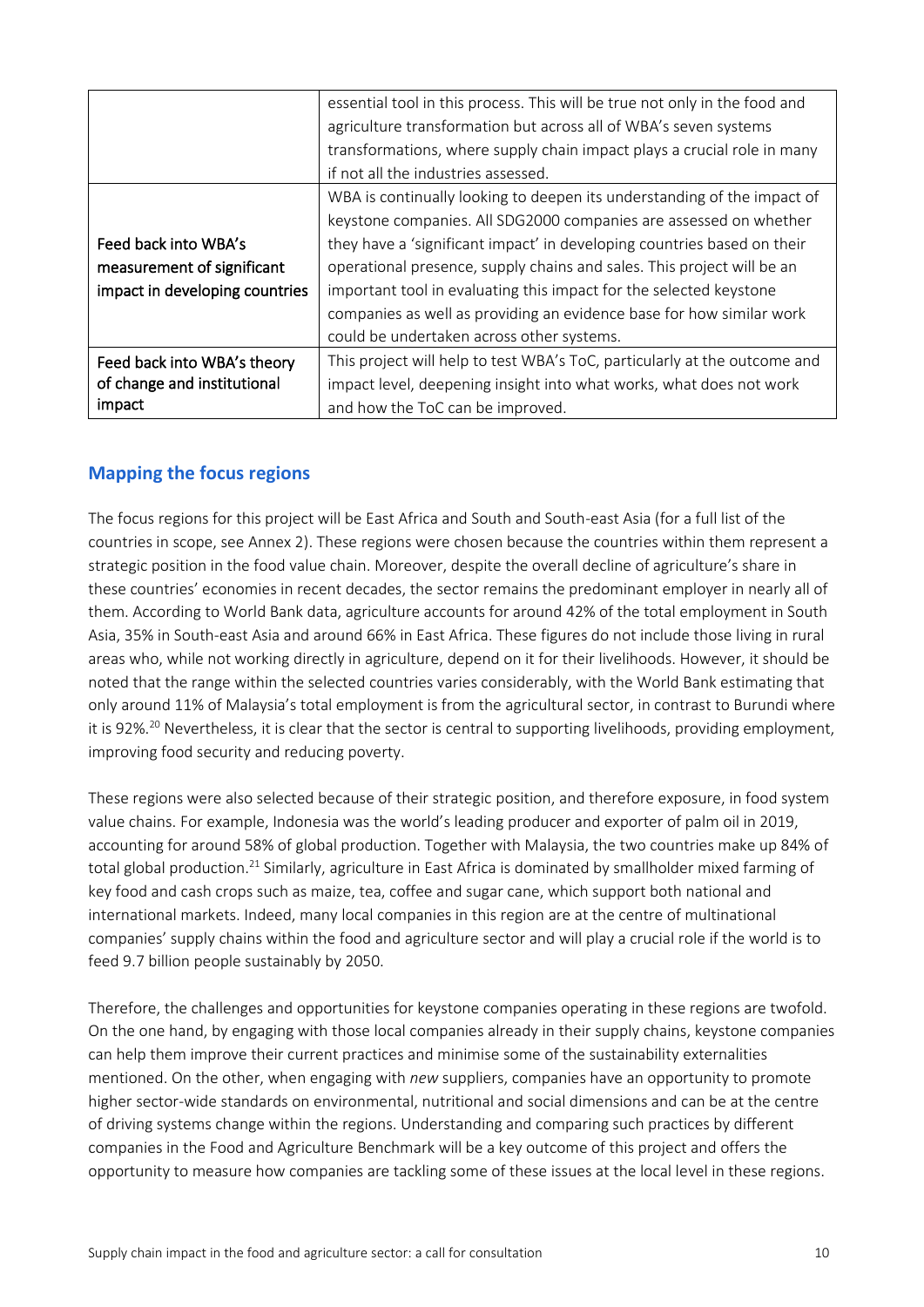# <span id="page-12-0"></span>**Defining what influences sustainability in supply chains**

As outlined above, the degree to which a company can demonstrate and contribute to sustainable development in its supply chains is dependent on a large number of factors. These factors can be broadly categorised into two questions:

(1) How do keystone companies work through their supply chains? and

(2) What affects supply chain performance in terms of sustainability outcomes?

Under the first question, WBA will explore many of the issues raised in the 'Shining a light on supply chain impact' section. These include the ways in which keystone companies govern and manage their supply chains, how they are modelled, the length of these supply chains, the formalisation of relationships through contracts and pricing agreements, and the types of actors (smallholders, SMEs, intermediaries etc.) in them.

Once we have established how keystone companies work through these regional supply chains, the second question will explore the variables that determine how sustainable these supply chains are. These variables include:

Size and ownership model: While all 350 keystone companies are billion-dollar enterprises, there are companies such as Walmart, Cargill and Nestlé that have revenues that are tens or even hundreds of times larger than benchmark peers. This size disparity has huge potential impact, both in terms of the reach and influence of the larger companies but also with respect to the capacity they have to invest in the sustainable development of their supply chains. Similarly, publicly listed companies may feel additional shareholder pressure to demonstrate sustainable practices than those that are privately held.

Geographical location: Where a company has its operational headquarters is particularly relevant when determining regulatory differences in its home markets compared to countries and regions where it sources raw agricultural materials or sells its products. Standards and legal requirements on issues such as food safety and traceability, animal welfare, and health and safety have no single global framework. Greater environmental, social and health risks are therefore present in countries where there are low levels or weak enforcement of regulations, or a lack of incentives for sustainable business practices, $^{22}$  with the potential to create significant geographic imbalances. This issue can be exacerbated in cases where companies do not voluntarily maintain consistent standards across all regions where they are active.

Types of commodities: Through the sourcing of large quantities of agricultural products and commodities from across the globe, companies are confronted with substantial economic, environmental and social risks with varying degrees of severity. Despite long-standing awareness of the issue, recent studies suggest the number of children engaged in cocoa production in Côte d'Ivoire and Ghana increased by 13% between 2009 and 2019.<sup>23</sup> Similarly, palm oil, sova and beef, alongside timber, are attributed as the four major commodities driving deforestation and land-use conversion worldwide.<sup>24</sup> Issues such as food loss and waste are magnified in the supply chains of perishable goods such as fresh fruits and vegetables, while sugar cane plantations are often linked to high and unsustainable levels of water withdrawal. Therefore, while material risks exist in the supply chains of almost all agricultural products and commodities, some have historically presented greater or specific environmental or social challenges.

Codes of conduct: Codes of conduct are the most common way for companies to implement sustainability practices among suppliers.<sup>25</sup> These codes commonly include standards related to labour rights,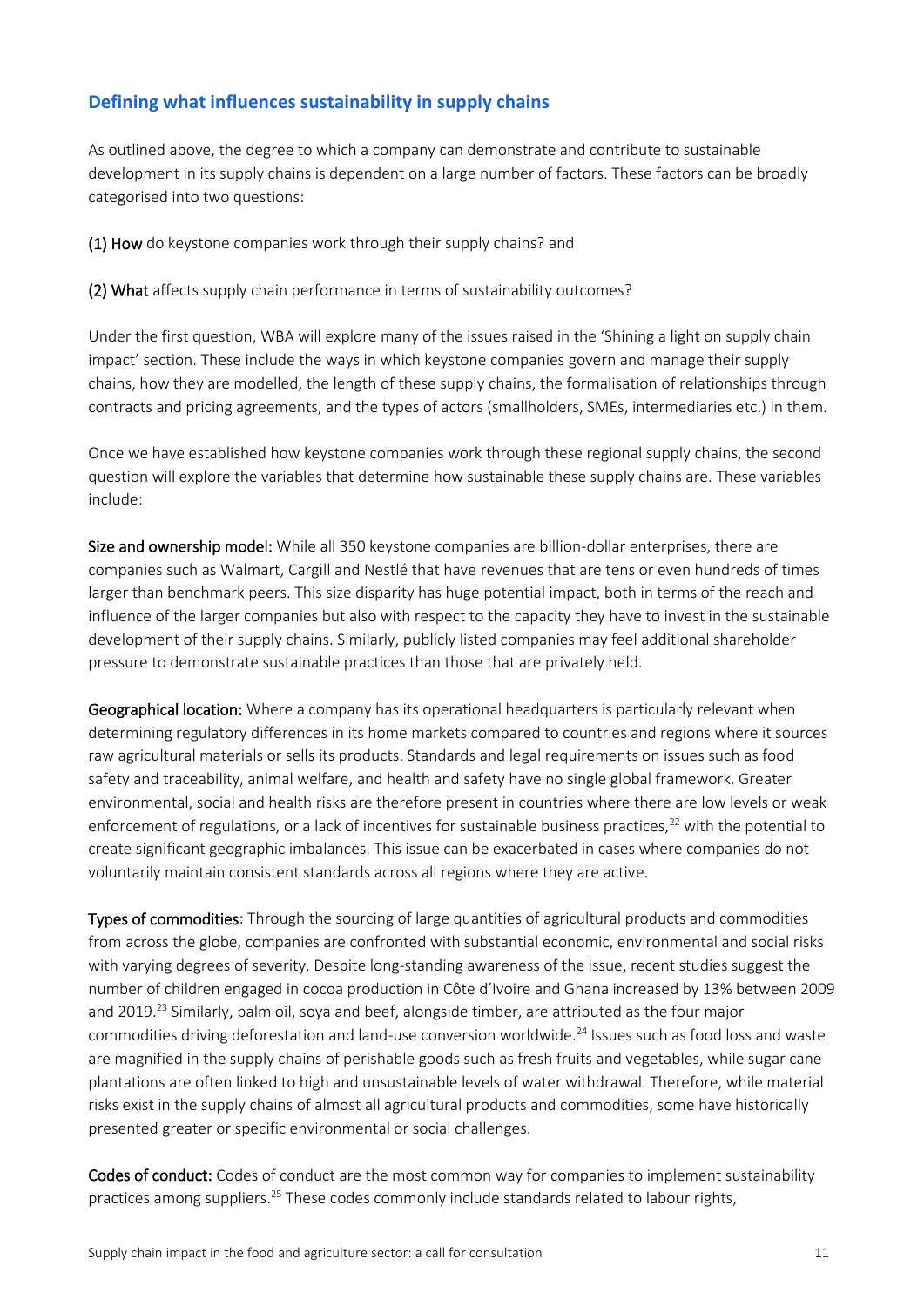environmental policies and business ethics,<sup>26</sup> are often framed around the UN Global Compact's ten principles<sup>27</sup> and enable companies to set minimum expectations across these and associated topics. However, the scope and depth of these codes can vary greatly between companies, and some may not even be publicly disclosed.

Monitoring compliance: Monitoring systems allow companies to assess the extent to which supply chain partners comply with codes and policies put in place. Companies can also engage with suppliers through selfassessments or carry out audits themselves or through third parties. The duration of relationships with suppliers and coordination with these stakeholders can all influence sustainability outcomes, $28$  as can the regularity and depth with which companies monitor performance and compliance in their supply chains.

Capacity building and knowledge transfer: One of the most direct ways companies can influence sustainability outcomes in their supply chains is by transferring knowledge to their supply chain partners. By assigning human or financial capital to the training of smallholder farmers, cooperatives or SMEs, companies can directly leverage their expertise to help solve supply chain issues. In particular, companies can use capacity building as a means to address high-priority demographic groups such as women and youth, or to help share the benefits of innovative technologies or improved infrastructure.<sup>29</sup>

Provision of inputs and finance: One of the major barriers to both sustainable development and the integration of regional actors into multinational supply chains is a lack of finance. While approximately 55% of people in Africa are employed in agriculture, only 1% of bank lending goes to this sector.<sup>30</sup> Public-private collaborations such as blended finance<sup>31</sup> are seen as increasingly important, particularly when addressing climatic and nutritional challenges, $32$  although companies also have the capacity to address this issue directly in their own supply chains. Similarly, assisting small producers in accessing improved varieties of seeds and other agricultural inputs can lead to measurable improvements in yield, productivity and overall sustainability.<sup>33</sup>

Certifications and standards: The number of voluntary agricultural certification schemes has expanded significantly in recent times. These initiatives focus on specific crops, commodities or species, such as the Roundtable on Responsible Palm Oil, Roundtable on Responsible Soy, Marine Stewardship Council and Bonsucro, or have a broader cross-commodity focus within organisations such as UTZ and Fairtrade International. The area of land being cultivated under these certifications has also grown. Between 2014- 2018, the amount of certified cocoa increased by 90%, as did sugar cane (75%) and tea (57%).<sup>34</sup> While these schemes are broadly aimed at improving market access and fairness, encouraging environmental sustainability and supporting social development, they have also been criticised for a lack of evidence of impact, particularly for small producers further down the chain.<sup>35</sup>

Consultation question: WBA will select a maximum of three variables and assess their influence on supply chain performance and sustainability. Which of the issues listed above should WBA focus on explicitly in this project? Furthermore, does the list above capture the most material topics that influence supply chain sustainability? If not, what should be included?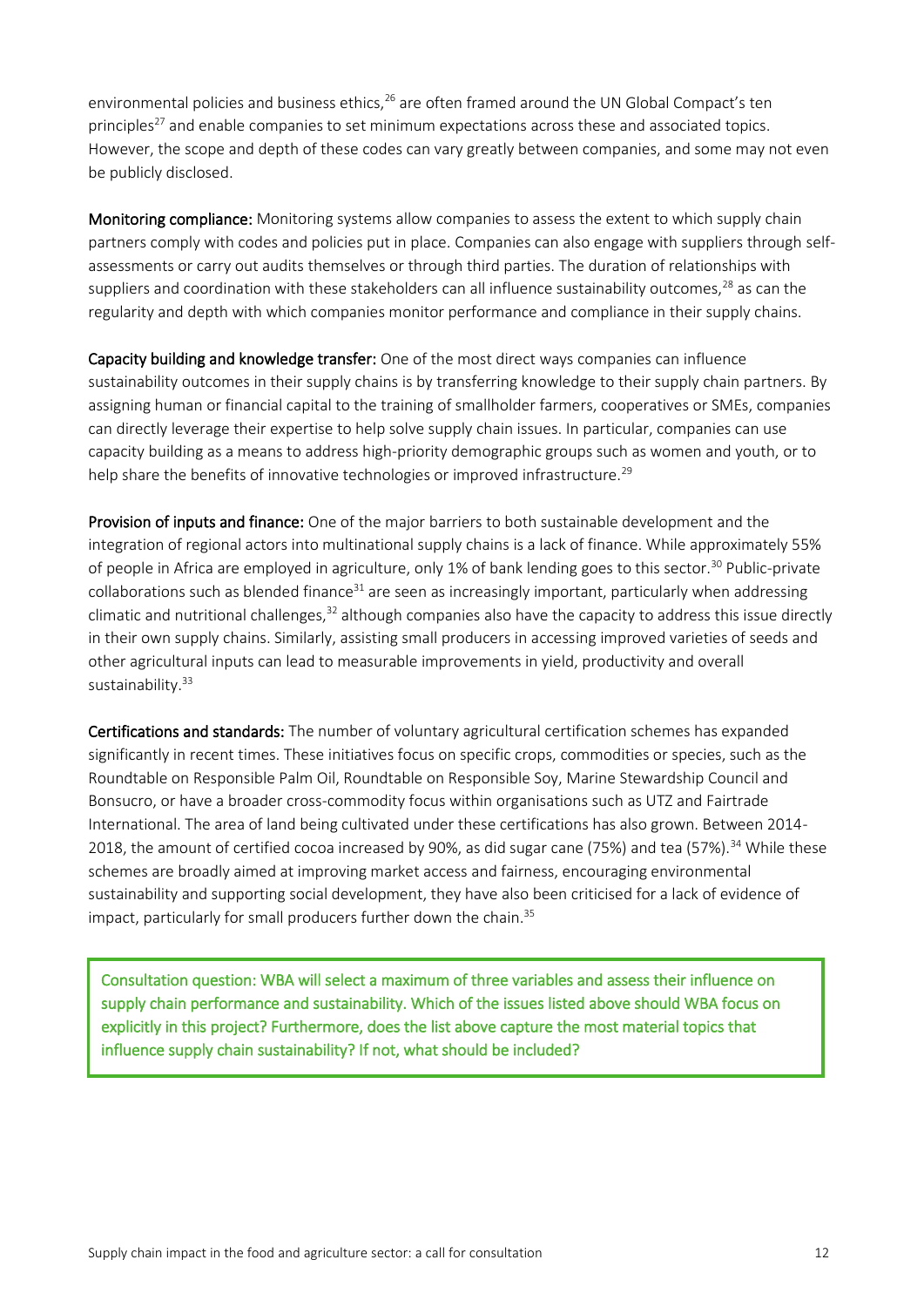# <span id="page-14-0"></span>**Defining the sustainability issues that influence supply chain impact**

As with our selection of companies, this project will narrow our focus and take a deeper dive in terms of identifying a selection of the topics addressed under the benchmark methodology pillars of environment, nutrition and social inclusion. We have highlighted a sub-set of indicators in the benchmark methodology that are expected to have a strong link to, and impact on, supply chains. A focus on regenerative and circular approaches to agriculture, themes that are at the core of the work of both WBA and the IKEA Foundation, have been taken into consideration for the selection of topics. You can find the full overview of topics on [page 16 of the benchmark methodology.](https://assets.worldbenchmarkingalliance.org/app/uploads/2021/02/Food-and-Agriculture-Benchmark-methodology-report.pdf)

In the benchmark itself, best practice on many of these topics will include companies taking action in both their direct operations and supply chains. The latter can take many forms, including responsible sourcing practices, direct engagement with regional partners, capacity building and training, increased access to inputs and capital, and supply chain monitoring. As outlined earlier in this paper, the impact of companies on these topics through their supply chains is potentially significantly larger than the comparable impact of their direct operations. It is therefore increasingly important that keystone companies tackle these issues holistically as part of their contribution to food system transformation. Furthermore, in line with our systems transformation model, at least one topic from each of the three measurement areas will be selected for this project.

#### Environment

*GHG emissions:* Currently, the global food system accounts for 21-37% of total net anthropogenic GHG emissions.<sup>36</sup> Of this, 17% comes directly from agricultural activities and an additional 7-14% from land-use changes,<sup>37</sup> making scope 3 emissions – that is, the indirect emissions associated with purchased goods and services, upstream transport and so on across supply chains – a major concern for the food industry.

*Protection of terrestrial natural ecosystems:* Agricultural expansion has caused more than 70% of tropical deforestation globally, as forests are cleared to make way for land to grow crops or raise cattle.<sup>38</sup> A significant proportion of this deforestation is driven by clearing and burning of forests for palm oil plantations across South-east Asia. Some 84% of palm oil is grown in Indonesia and Malaysia alone, with the majority grown by smallholder farmers,<sup>39</sup> requiring companies to work with their supply chain partners to promote sustainable production.

*Soil health and agrobiodiversity:* Current unsustainable agricultural practices have led to the degradation of around a third of the world's soil and caused significant negative impacts to biodiversity and soil health.<sup>40</sup> Promoting regenerative and agroecological approaches across supply chains can lead to increases in agrobiodiversity, boost total productivity and the nutritional status of diets and build resilience while reducing the need for water, synthetic fertilisers and other costly inputs.

*Water use:* Agricultural systems alone account for 70% of all freshwater withdrawals worldwide, and up to 95% in some developing countries.<sup>41</sup> With approximately one third of all irrigated crops grown in areas of high water stress around the world, reducing water withdrawals is a priority issue for food and agriculture companies to tackle across their supply chains.<sup>42</sup>

*Food loss and waste:* Approximately 14% of all food produced globally is lost before reaching the retail segment of the food value chain, with that figure exceeding 20% in South Asia. Particularly relevant for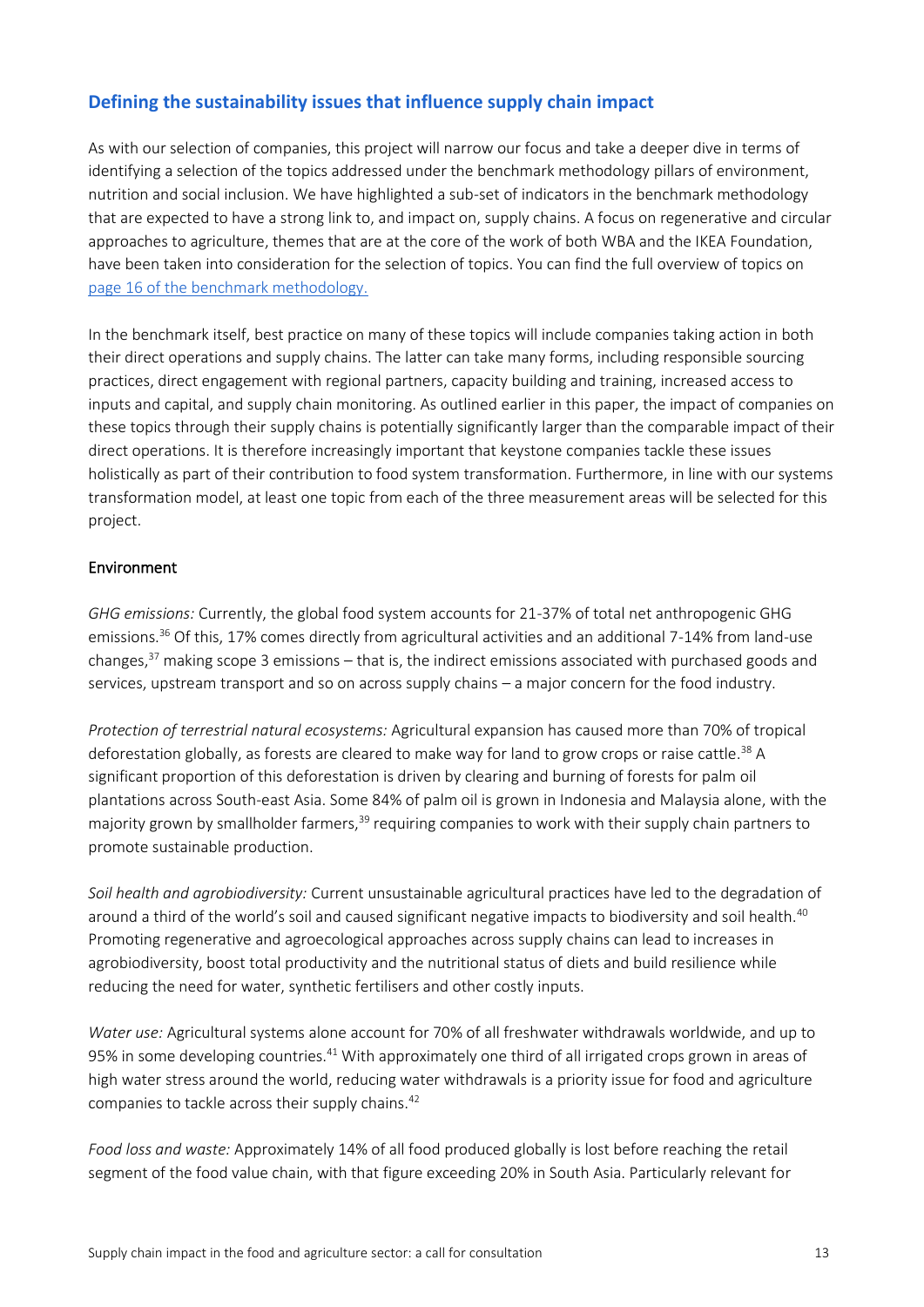South-east Asia and sub-Saharan Africa is the loss of cereals and pulses at the harvesting and transportation stages due to a lack of storage facilities and poor handling practices.<sup>43</sup>

#### **Nutrition**

*Availability of healthy foods:* Poor diets are the leading cause of mortality and morbidity worldwide, with 30% of all deaths being diet related.<sup>44</sup> Globally, one in ten people are hungry or undernourished, while one in three adults are overweight or obese. Malnourishment includes issues related to underweight, obesity, nutritional deficiencies and non-communicable diseases. Undernutrition is a major cause of death among children under five. The majority of the world's undernourished people – 381 million – are found in Asia, and more than 250 million live in Africa<sup>45</sup>, where the number of undernourished people is growing faster than in any other region of the world.

*Accessibility and affordability of healthy foods:* Approximately 26% of the global population experiences moderate to severe levels of food insecurity and lacks regular access to nutritious and healthy food,<sup>46</sup> particularly people in low-income communities and countries. Research has shown that a healthy diet is unaffordable for more than 3 billion people and cheaper food is often prioritised by families with less disposable income who are forced to compromise on nutrition.<sup>47</sup> The COVID-19 pandemic has also exposed the significant risk of food insecurity for vulnerable groups.

#### Social inclusion

*Child labour:* Worldwide, 70% of child labour is found in the agriculture sector and a significant share occurs upstream in global supply chains<sup>48</sup> in activities such as the production of raw materials. This creates challenges in ensuring companies' due diligence and transparency. As stated by ILO Director-General Guy Ryder, "Efforts against child labour in global supply chains will be inadequate if they do not extend beyond immediate suppliers and include those involved in the extraction and production of raw materials." <sup>47</sup>

*Living wage:* Two thirds of the global population living in extreme poverty (on less than USD 1.90 per day) are agricultural workers and their dependents. They are disproportionately exposed to income insecurity as rural employment is typically informal, seasonal and underpaid. As author Matt Uhler put it, 'When a profitable company does not ensure a living wage is paid, it is pushing onto the most vulnerable people in its supply chain the negative impact of its business model.<sup>'49</sup>

*Farmer productivity and resilience:* Globally, more than 80% of smallholders operate in local and domestic food markets. These produce between 28-31% of total crop production and 30-34% of global food supply.<sup>50</sup> Though smallholders make up a significant proportion of global food producers, they often lack efficient market linkages and market access. Poor market linkages substantially increase transaction costs and postharvest losses. Offtake agreements on prices and quantity, for instance, can facilitate long-term stability and access to fair and transparent market environments for smallholders.

Consultation question: As above, WBA will select a handful of these sustainability issues to focus on in this project. Which of the issues listed should WBA include? And how can WBA capture the impact of company supply chains with regards to workers, local communities and (smallholder) farmers?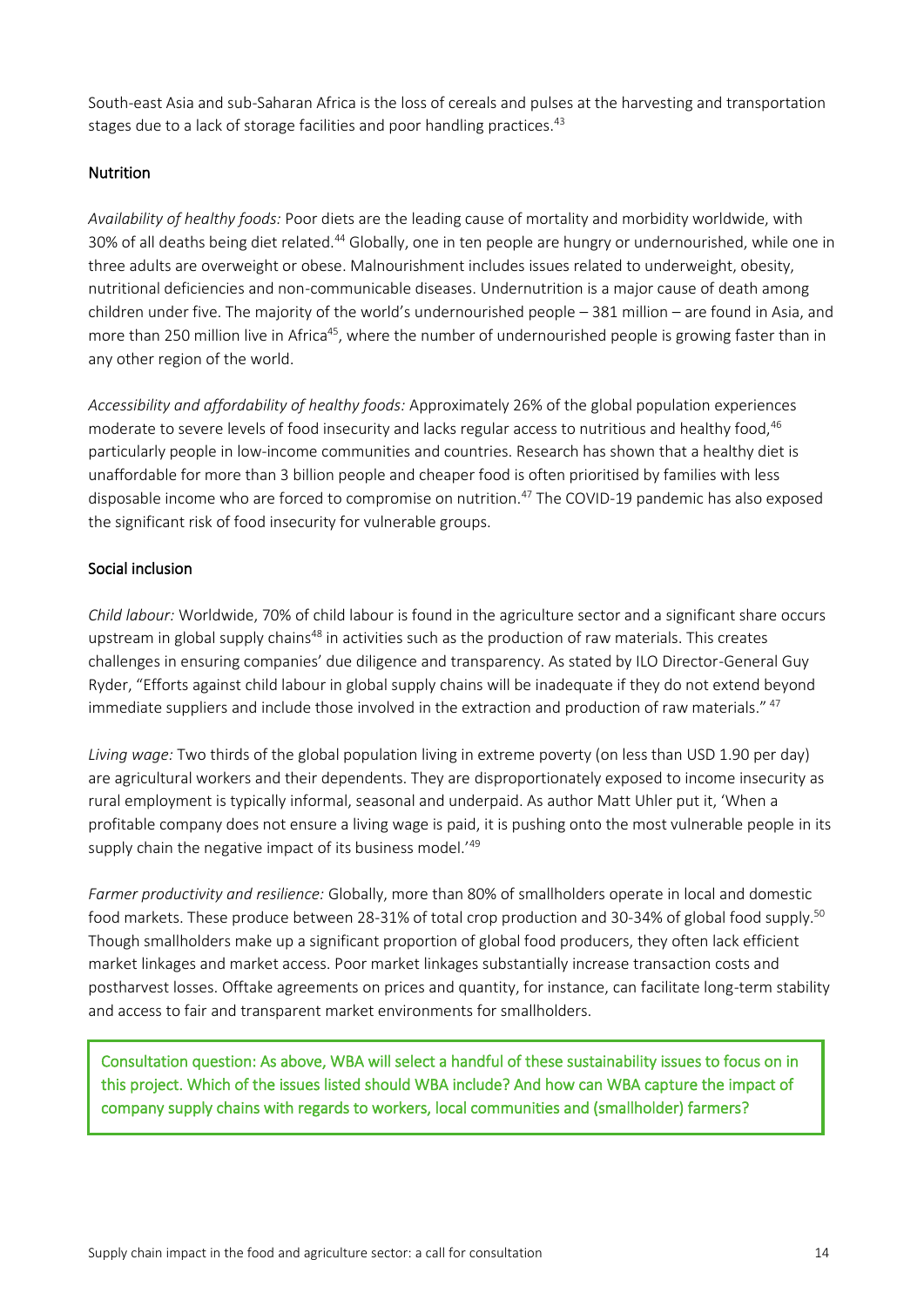## <span id="page-16-0"></span>**Methodology**

While WBA's Food and Agriculture Benchmark will cover the 350 most influential companies within the sector, for the purpose of this project, we will only select 30 companies from this sample and aim for 15 per region. This number strikes a good balance between our internal capacity and the sample size required to adequately compare the selected companies with one another to deliver meaningful results and insights while acting as an extension of the wider benchmark. The selection of the 30 companies has not been finalised yet, although selection criteria will include a significant supply chain footprint in one or both of the specified regions and a diversity of companies in terms of their position in the food value chain. The selection will be finalised in mid-2021, after the end of the company data collection period for the benchmark.

Data collection to measure the outcomes of the project on these 30 companies will be implemented in two stages, utilising both quantitative and qualitative approaches. Firstly, WBA will conduct a deep dive into the supply chain governance, characteristics and activities of the companies by sending them surveys that focus explicitly on supply chain issues. The topics to be covered are currently being finalised but will include many of those introduced throughout this paper. Furthermore, they will focus on supply chain topics that are not specifically addressed by the wider Food and Agriculture Benchmark. These include negotiating practices for new contracts with suppliers, mechanisms for collecting data and specific programmes that look to improve, or maintain, high sustainability standards with supply chain partners. The purpose of this first stage is to understand the current supply chain dynamics of these companies from their publicly disclosed information and the data they provide through the surveys, which will be used to create a baseline assessment and understanding.

The second stage of data collection will take a more qualitative approach by focusing on the perspective of companies' regional supply chain partners. This will be done primarily by conducting interviews or organising round tables with these partners. The aim is to assess whether the data collected from keystone companies for the benchmark and this project is reflected in companies' supply chains and whether companies are implementing what they have stated publicly they will – in short, whether the companies' benchmark performance reflects what is experienced by their regional partners. Moreover, this stage of the data collection process will offer the opportunity for the regional companies to highlight how they perceive their relationship with the keystone companies. Indeed, the interviews will focus on topics such as their relationship with keystone companies, how this relationship has changed over time and to what extent the keystone companies provide support to tackle sustainability issues. This approach will be a key part of the project, as it will extend the findings of the Food and Agriculture Benchmark to incorporate the perspective of local companies and actors operating in these regions. Moreover, it offers the opportunity to capture what these local companies and regional actors are doing themselves on some of these topics, independently of the keystone companies, as well as the impact this has on relevant stakeholders within these regions (e.g. workers, farmers and/or consumers).

This mixed methods approach is designed to allow triangulation of the data captured on the supply chain performance of the keystone companies and will support the overall validity of the results and insights that subsequently emerge. Data collection from both companies and their regional partners is scheduled to begin at the beginning of Q4 2021.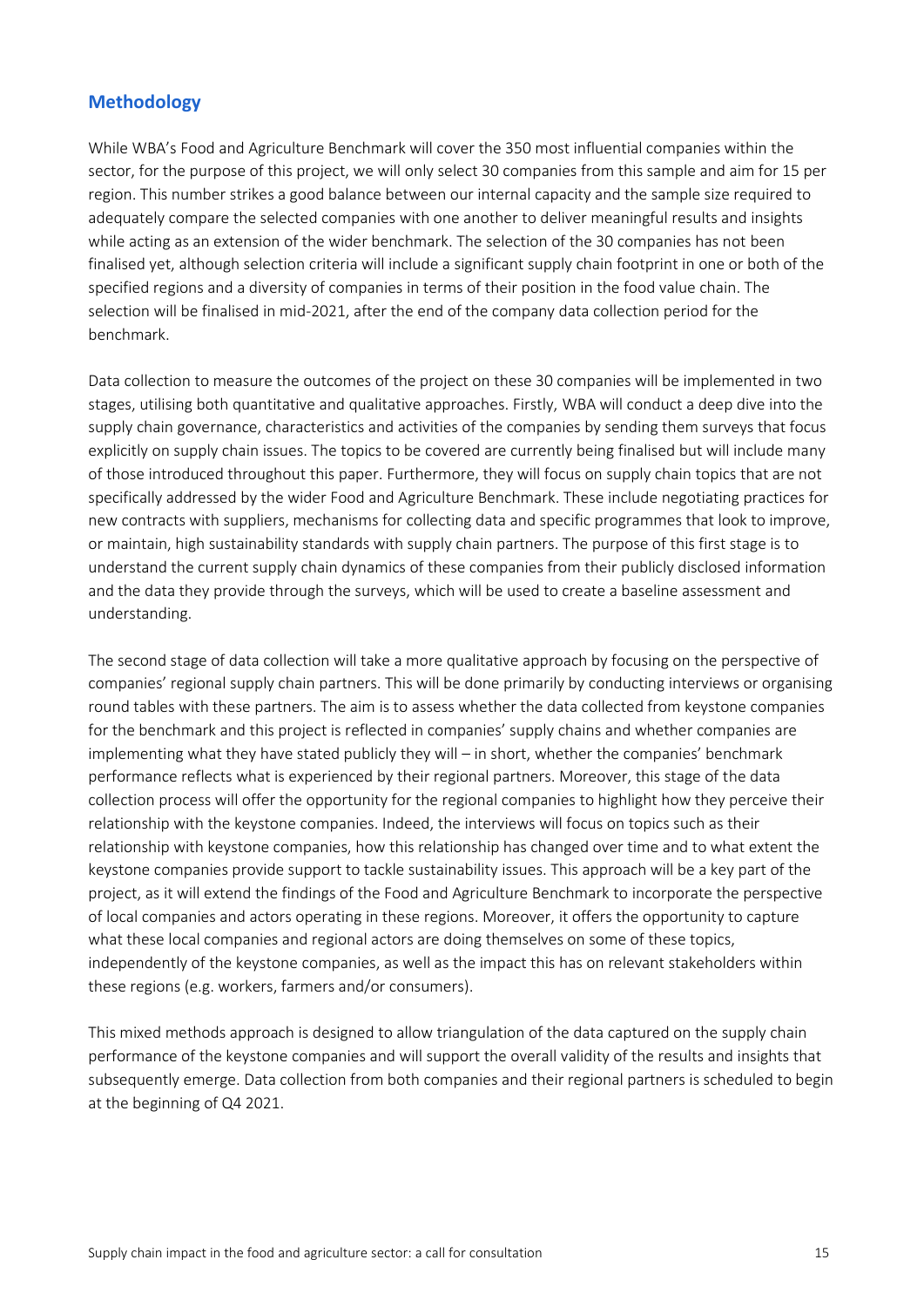# <span id="page-17-0"></span>**Measuring impact over time**

In practice, the methodology outlined above could result in WBA evaluating the selected keystone companies according to a four-part model:

| Overview of the company's    | This section will give an overview of the company's regional supply chain                                   |  |  |
|------------------------------|-------------------------------------------------------------------------------------------------------------|--|--|
| regional supply chain (focus | based on publicly available data and information gathered directly from the                                 |  |  |
| on specific commodities      | company (focusing on how the company works in the region). This could                                       |  |  |
| and/or suppliers)            | include details on:                                                                                         |  |  |
|                              | governance and responsibilities for implementing and monitoring<br>supply chain sustainability              |  |  |
|                              | the reach and length of the regional supply chain, including actors                                         |  |  |
|                              | within it                                                                                                   |  |  |
|                              | where and from whom the company sources commodities or                                                      |  |  |
|                              | products (smallholders, cooperatives, SMEs, intermediaries etc.)                                            |  |  |
|                              | details of relationships with regional partners, including time spent<br>$\bullet$                          |  |  |
|                              | working together, contracts, sharing of risks and benefits etc.                                             |  |  |
| Company performance in       | This section will summarise company performance on key sustainability                                       |  |  |
| relation to supply chain     | topics, focusing on supply chain performance (for instance, how the                                         |  |  |
| sustainability in the Food   | company performed in the benchmark in relation to tackling food loss and                                    |  |  |
| and Agriculture Benchmark    | waste, child labour and availability of healthy food in its supply chains,                                  |  |  |
|                              | based on publicly available data and information provided by the company                                    |  |  |
|                              | during benchmark data collection).                                                                          |  |  |
| Insight from regional        | This section will focus on the output from engagement with a sample of the                                  |  |  |
| partners                     | company's regional partners. It will include partners' own reflections on                                   |  |  |
|                              |                                                                                                             |  |  |
|                              |                                                                                                             |  |  |
|                              | their role in the company's supply chain, the dynamics, relationships and                                   |  |  |
|                              | characteristics of the supply chain, and the extent to which the company is                                 |  |  |
|                              | supporting these partners to tackle key sustainability issues, thereby                                      |  |  |
|                              | amplifying the voices of those who sit in the company's supply chains. It will                              |  |  |
|                              | also include any evidence of regional partners undertaking their own efforts                                |  |  |
|                              | to tackle these key sustainability issues.                                                                  |  |  |
| Evaluating overall supply    | The final section will evaluate the overall impact of the company through its                               |  |  |
| chain impact, including      | supply chains. It will reflect the relationship between the company's                                       |  |  |
| influencing factors and      | performance in the benchmark and the measurable impact it is having in                                      |  |  |
| relationship with            | the region by co-evaluating the data collected from both the company and                                    |  |  |
| benchmark performance        | its regional partners. There will also be an assessment of what the                                         |  |  |
|                              | influencing factors are behind the company's supply chain impact (for                                       |  |  |
|                              | instance, whether the location of the company's headquarters or the extent                                  |  |  |
|                              | to which it supports regional partners through capacity building has had a                                  |  |  |
|                              | significant influence on the way in which it seeks to tackle sustainability<br>issues in its supply chain). |  |  |

To gain a clear picture of keystone company supply chain impact over the three-year project period, which will encompass two full rounds of data collection and evaluation, it will be necessary to establish a baseline and measurable key performance indicators (KPIs) to track progress. These KPIs can measure progress both for individual companies as well as the entire group of selected companies across the identified key sustainability issues. As outlined in the previous section, a mixed methods approach involving survey questions and semi-structured interviews will enable a deeper and more comprehensive assessment to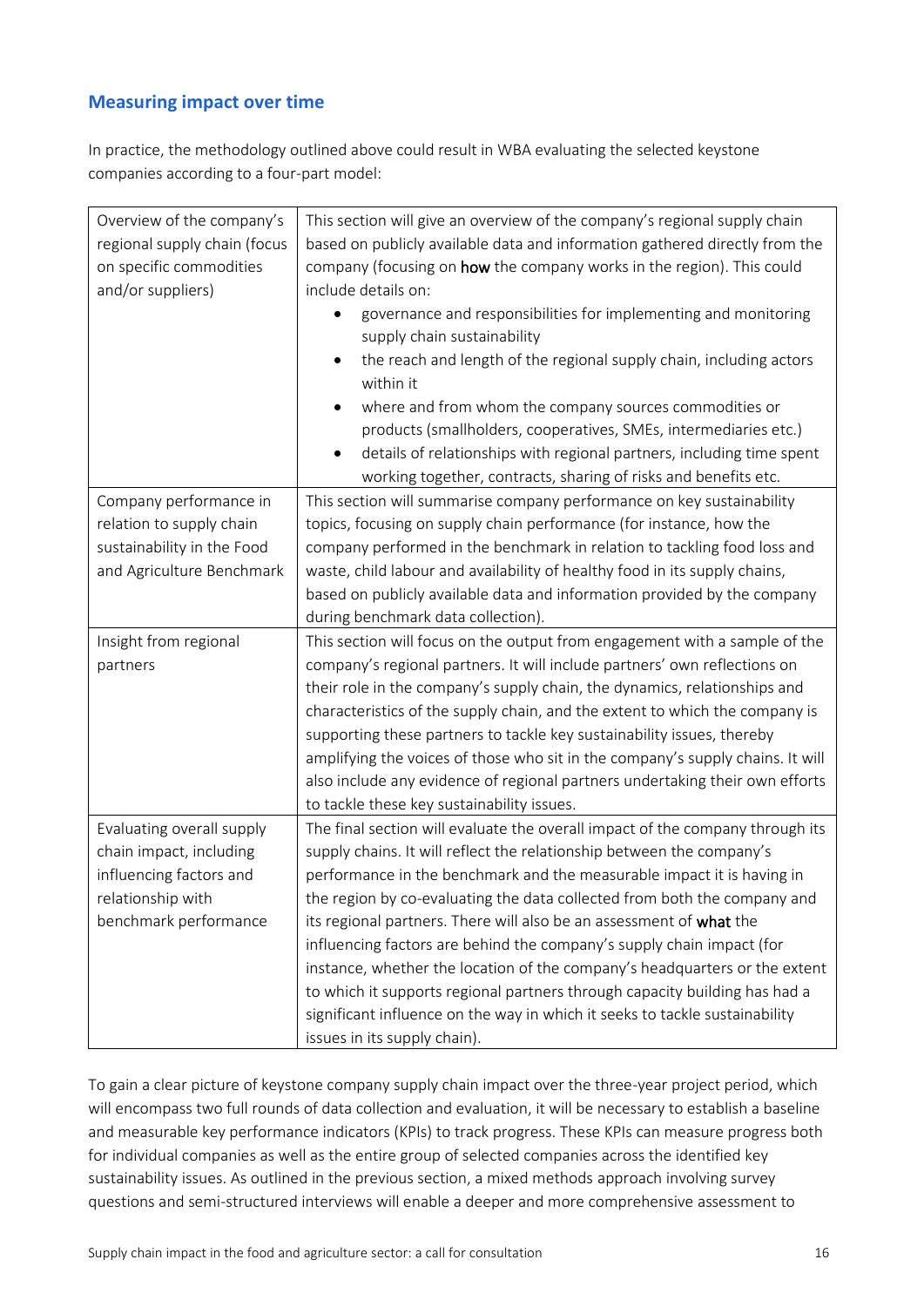capture this. For the keystone companies, this will be via surveys to capture elements of their supply chain governance and performance, in addition to data gathered through the benchmark. When engaging the regional companies, this will include questions that allow for both quantitative and qualitative data capture. For the quantitative data, this could be through asking regional suppliers (via an initial email or in the interview itself) questionnaire-style, Likert scale scoring questions that range from *'*strongly disagree' to 'strongly agree' on topics such as:

- *I am satisfied with the length of the contract I have been offered by the company.*
- *The company shares the risks and benefits of production fairly.*
- *The company has communicated its business expectations and regularly monitors compliance with these.*
- The company provides financial support and/or capacity building to help tackle the issue of ... (child *labour, food loss and waste, availability of healthy foods etc.).*

These questions would then be followed by broader, more unstructured interview-style questions that ask the regional companies how they 'feel about' and 'perceive' these issues in relation to the keystone company. This approach has the benefit of allowing the project to establish a quantifiable baseline that can be measured year-on-year while similarly capturing the 'story' behind each response and generating insights, or case studies, of why the regional company feels the way it does in relation to various topics. Indeed, these KPIs, which will be developed across all chosen sustainability topics, can supplement qualitative evidence gathered from regional partners to shine a brighter light on how keystone companies work through their regional supply chains, the dynamics of these relationships and how they may change over the three-year project period. This will allow the project to capture whether keystone companies, both individually and holistically, are improving supply chain performance and increasing their impact across the two rounds of evaluation that will take place.

Consultation question: How can WBA best capture the perception of regional companies using quantitative methods? Similarly, which quantitative methods will allow WBA to measure impact (and change in this impact) most effectively over the project's three-year duration?

## <span id="page-18-0"></span>**Limitations**

While it is relatively early in the project's implementation, discussions with Allies and other stakeholders identified potential limitations and challenges, as well as possible mitigation measures.

#### Engaging keystone companies and their regional partners

An initial challenge will be how to approach keystone companies' regional partners. While WBA is taking steps to form strong relationships with keystone companies through the wider benchmark process, these companies may be reluctant to disclose the full list of their supply chain partners as this information may be perceived as confidential and sensitive. This includes the relevant data needed to measure their footprint in these regions, such as operational presence, employees or sales figures. Moreover, engaging with the regionally based companies could prove difficult. Firstly, many of these companies might be difficult to reach or even identify (because of a lack of contact information or website) without the support of the keystone companies. This does not take into account more logistical issues such as language barriers or the willingness and availability of the regional companies to be interviewed. Secondly, regional partners may feel reluctant to comment on their relationship with a keystone company because they do not want to jeopardise this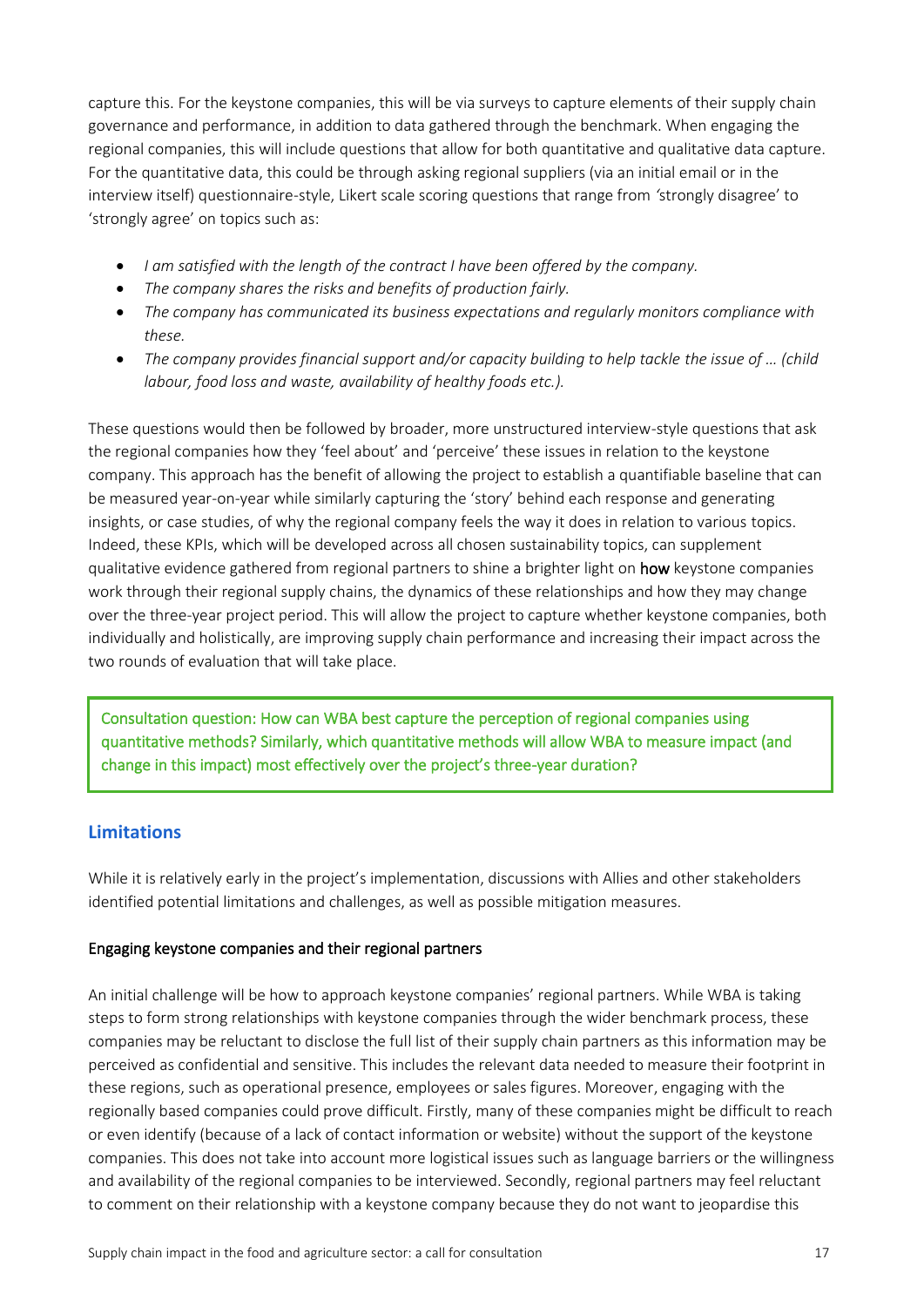relationship going forward. Similarly, WBA could find that regional companies will only speak positively of the keystone companies for the same reason, and therefore the results of the data collection phase will not accurately reflect what is being implemented in practice. In order to address this issue, WBA has considered anonymising interviews with the regional partners so that they feel comfortable talking about the topics presented without jeopardising their business relationship with the keystone company.

#### Unrepresentative sample of the food and agriculture sector

One limitation that has been considered is that it will be difficult to extrapolate the findings from the project to the wider food and agriculture sector. By selecting only 30 companies, it will be hard to present broad generalisations of the sector. Moreover, the qualitative data will only reflect the feelings and perceptions of the actors who were engaged. Similarly, the structure and position of these companies' supply chains are not representative of the entire sector. For example, some companies may have greater exposure to a certain type of supplier, such as agricultural commodities and products, whereas others may rely more heavily on others, such as materials and machinery. This will contribute to some segments of the value chain being underrepresented in the findings, as the sample does not reflect the sector as a whole. However, this limitation is not perceived as too significant, as the primary aim of the project is not to illuminate the sector's entire supply chain but rather to present a deep dive into supply chains where this is possible. The results will still be of interest to other keystone companies, providing them with an understanding of how their peers are addressing similar issues, as well as external stakeholders, who will be able to hold other companies accountable by comparing the supply chain performance of one company to another. Moreover, to mitigate the issue of an unrepresentative sample, we will strive to include companies from a wide range of food and agriculture value chain sub-sectors to ensure that a diverse range of perspectives is captured and measured.

#### Availability of data

As touched upon in previous sections, a significant challenge is the lack of available data on companies in the focus regions. The reality is that many of the regional companies do not have systems, approaches or mechanisms in place for tracking the relevant sustainability data that keystone companies increasingly demand when trying to measure their supply chain impact (e.g. GHG emissions or occupational health and safety figures). This is primarily due to the fact that while sustainability reporting has become mainstream for large companies based in North America, Europe and parts of Asia-Pacific and Latin America, the practice is relatively new for both large companies and SMEs based in the countries in scope for this project. For example, we have identified only 228 sustainability reports in East Africa disclosed by 164 organisations. When large companies are removed from the sample, this figure drops to 64 reports disclosed by 94 organisations. In contrast, in South Africa alone, 2,971 reports have been disclosed by 411 organisations, or 524 reports by 87 organisations when large companies are removed.<sup>51</sup> Contributing to the lack of available data is the fact that there is limited policy or regulation in the focus regions<sup>52</sup> to support the disclosure of the supply chain data required for this project. Although this situation is changing, the regulatory environment for sustainability disclosures is still relatively immature. Where regulation does exist, it is predominantly for larger, publicly listed companies that are generally beyond the scope of this project.

Consultation question: How can WBA engage regional suppliers in (a) situations where the desired information may be sensitive or confidential and (b) contexts where little regulation exists on sustainability disclosure?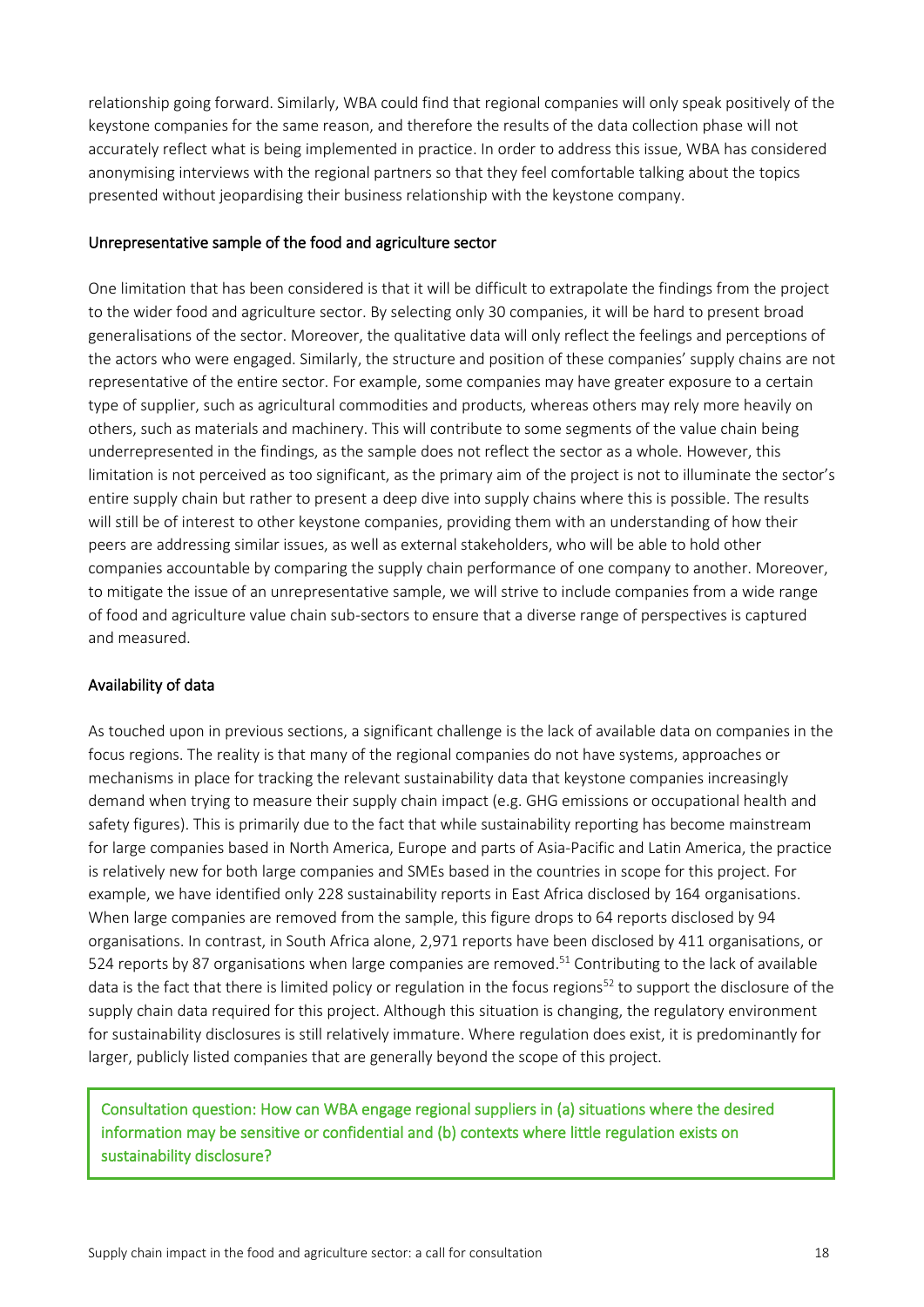#### <span id="page-20-0"></span>**Annex 1: WBA's funding partners**



#### <span id="page-20-1"></span>**Annex 2: Countries in scope**

The countries listed will not all be covered in the project but represent the geographical boundaries within which WBA will consider engaging regional companies.

| East Africa   | South and South-east Asia |
|---------------|---------------------------|
|               |                           |
| Burundi       | Bangladesh                |
| Ethiopia      | Cambodia                  |
| Kenya         | India                     |
| Madagascar    | Indonesia                 |
| Malawi        | Laos                      |
| Mozambique    | Malaysia                  |
| Rwanda        | Myanmar                   |
| Somalia       | Pakistan                  |
| South Sudan   | Philippines               |
| Tanzania      | Sri Lanka                 |
| Uganda        | Thailand                  |
| <b>Zambia</b> | Vietnam                   |
|               |                           |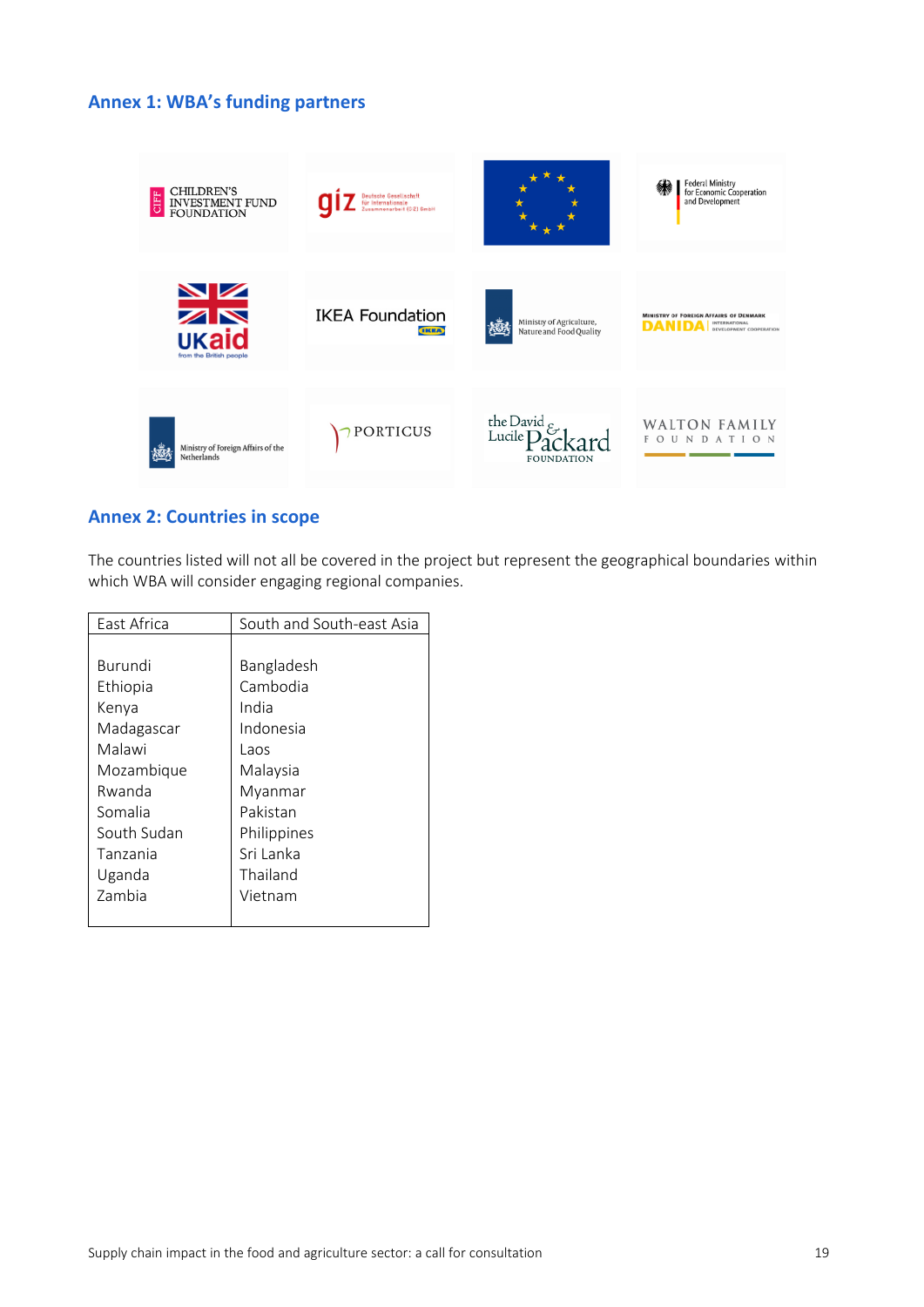#### **References**

<sup>1</sup> Van der Vorst, J. G. (2007). Performance measurement in agri-food supply-chain networks. Quantifying the Agri-Food Supply Chain, 15-26.

 $2$  Van der Vorst, J. G. (2000). Effective food supply chains: Generating, modelling and evaluating supply chain scenarios. Ph.D. thesis, Wageningen University, Wageningen, the Netherlands.

<sup>3</sup> Gold, S., Kunz, N., & amp; Reiner, G. (2016). Sustainable global agrifood supply chains: Exploring the barriers. Journal of Industrial Ecology, 21(2), 249-260

<sup>4</sup> Gardner, T., Benzie, M., Börner, J., Dawkins, E., Fick, S., Garrett, R., . . . Wolvekamp, P. (2019). Transparency and sustainability in global commodity supply chains. World Development, 121, 163-177

<sup>5</sup> The Sustainable Agricultural Supply Chain Initiative (INA). (n.d.). Retrieved March 22, 2021, from <https://www.nachhaltige-agrarlieferketten.org/en/about-us/>

6 Stanbury, P., Dr. (2020, December). Building resilient smallholder supply chains: How to enable transformation for farmers, institutions and supply chains. Retrieved February 2021, from

<https://www.innovationforum.co.uk/research/innovation-accelerator>

 $^7$  Bové, A. and Swartz, S. (2019, May 11). Starting at the source: Sustainability in supply chains. Retrieved February 2021, fro[m https://www.mckinsey.com/business-functions/sustainability/our-insights/starting-at-the-source-sustainability-in](https://www.mckinsey.com/business-functions/sustainability/our-insights/starting-at-the-source-sustainability-in-supply-chains)[supply-chains](https://www.mckinsey.com/business-functions/sustainability/our-insights/starting-at-the-source-sustainability-in-supply-chains)

<sup>8</sup> Nestor, P. (2013). Four human rights issues every food and agriculture company needs to Understand: Blog. Retrieved February 2021, from [https://www.bsr.org/en/our-insights/blog-view/four-human-rights-issues-every-food-and](https://www.bsr.org/en/our-insights/blog-view/four-human-rights-issues-every-food-and-agriculture-company-needs-to-unders)[agriculture-company-needs-to-unders](https://www.bsr.org/en/our-insights/blog-view/four-human-rights-issues-every-food-and-agriculture-company-needs-to-unders)

<sup>9</sup> Trienekens, J. H. (2011). Agricultural value chains in developing countries: A framework for analysis. International Food and Agribusiness Management Review 14(2), 51–82.

<sup>10</sup> Porter, M. E. (1979). How Competitive Forces Shape Strategy. Harvard Business Review 57, no. 2, 137-145. <sup>11</sup>Ceres (2017) Agricultural Supply Chains as a Driver of Financial Risks. Retrieved February 2021, from

<https://engagethechain.org/drivers-financial-risk>

<sup>12</sup> International Trade Centre (2016). Influencing Sustainable Sourcing Decisions in AgriFood Supply Chains. ITC, Geneva. <sup>13</sup> Malak-Rawlikowska, A., Majewski, E., Wąs, A., Borgen, S. O., Csillag, P., Donati, M., . . . Wavresky, P. (2019). Measuring the economic, environmental, and social sustainability of short food supply chains. Sustainability, 11(15), 4004. <sup>14</sup> Sisco, C.; Blythe Chorn, B.; Pruzan-Jorgensen, P.M. (2010) Supply Chain Sustainability; A Practical Guide for

Continuous Improvement; UN Global Compact Office and Business for Social Responsibility: New York, NY, USA. <sup>15</sup> International Institute For Environment and Development (2012) Measuring Fairness in Supply Chain Trading

Relationships: Methodology Guide. Retrieved February 2021, from

<https://pubs.iied.org/sites/default/files/pdfs/migrate/16042IIED.pdf>

<sup>16</sup> OECD/FAO (2016), OECD-FAO Guidance for Responsible Agricultural Supply Chains, OECD Publishing, Paris.

<sup>17</sup> Fair Trade Nederland (2014) Who's Got The Power? Tackling Imbalances in Agricultural Supply Chains. Retrieved

February 2021, from [https://www.fairtradenederland.nl/app/uploads/2019/10/Whos\\_got\\_the\\_power-full\\_report.pdf](https://www.fairtradenederland.nl/app/uploads/2019/10/Whos_got_the_power-full_report.pdf) <sup>18</sup> Business for Social Responsibility (2015) Supply Chain Sustainability: A Practical Guide for Continuous Improvement, Second Edition. Retrieved February 2021, from https://www.unglobalcompact.org/library/205

 $19$  Nielsen (2019) A 'natural' rise in sustainability around the world. Retrieved February 2020, from

<https://www.nielsen.com/eu/en/insights/article/2019/a-natural-rise-in-sustainability-around-the-world/> <sup>20</sup> World Bank (2021) World Development Indicators: Agricultural inputs. Retrieved March 2021, from [http://wdi.worldbank.org/table/3.2#.](http://wdi.worldbank.org/table/3.2)

<sup>21</sup> Ritchie, H. (2021) Palm Oil. Retrieved February 2021, from [https://ourworldindata.org/palm](https://ourworldindata.org/palm-oil#:~:text=In%202018%2C%20the%20world%20produced,across%20a%20number%20of%20countries)[oil#:~:text=In%202018%2C%20the%20world%20produced,across%20a%20number%20of%20countries.](https://ourworldindata.org/palm-oil#:~:text=In%202018%2C%20the%20world%20produced,across%20a%20number%20of%20countries)

 $^{22}$  Jia, F., Zuluaga-Cardona, L., Bailey, A., and Rueda, X. (2018). Sustainable supply chain management in developing countries: An analysis of the literature. Journal of Cleaner Production, 189, 263-278

<sup>23</sup> Sadhu, S., Kysia, K., Onyango, L., Zinnes, C.F., Lord, S., Monnard, A. and Arellano, I.R., (2020). Assessing Progress in Reducing Child Labor in Cocoa Production in Cocoa Growing Areas of Côte d'Ivoire and Ghana. Retrieved February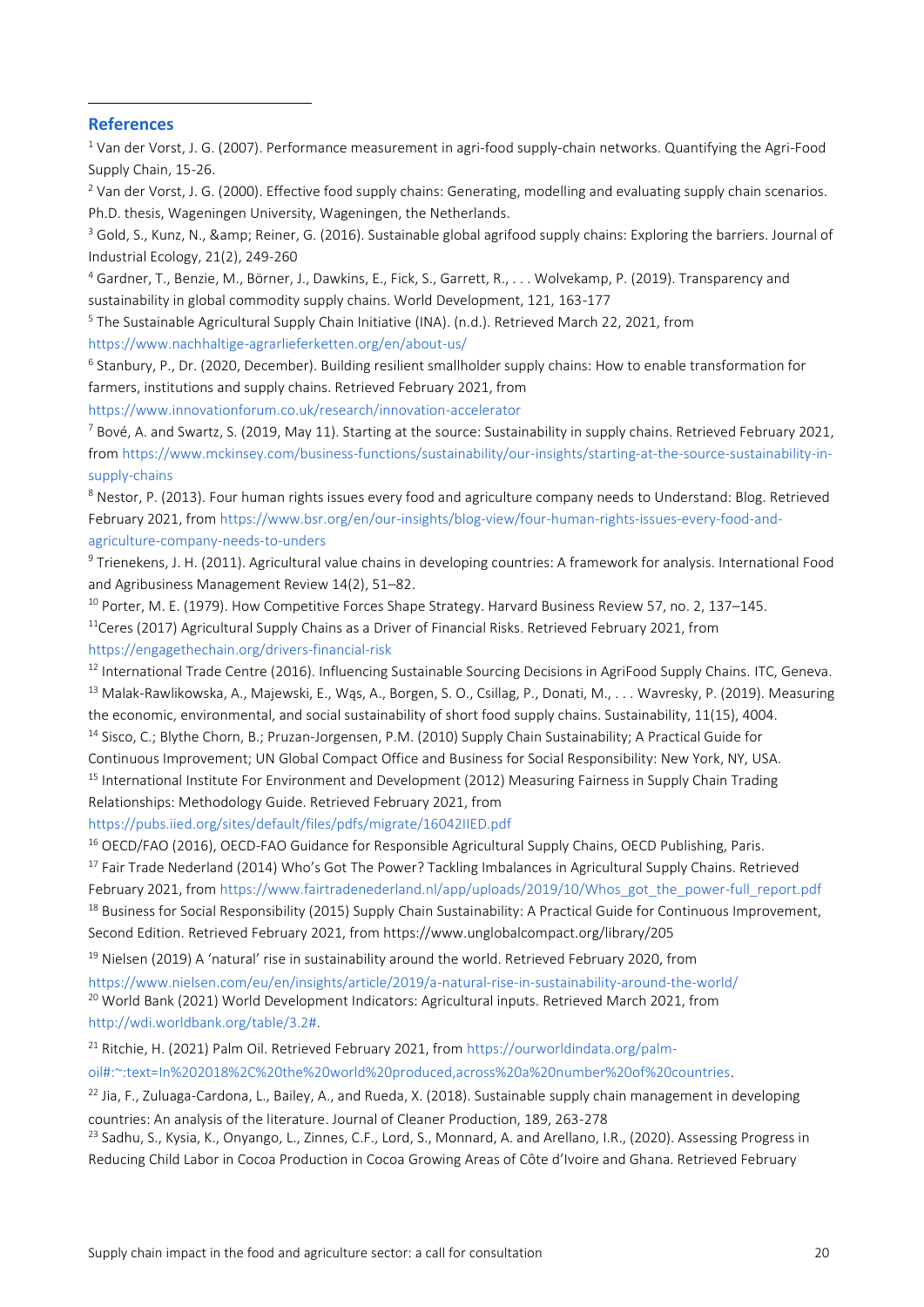2021, fro[m https://www.norc.org/Research/Projects/Pages/assessing-progress-in-reducing-child-labor-in-cocoa](https://www.norc.org/Research/Projects/Pages/assessing-progress-in-reducing-child-labor-in-cocoa-growing-areas-of-c%C3%B4te-d%E2%80%99ivoire-and-ghana.aspx)[growing-areas-of-c%C3%B4te-d%E2%80%99ivoire-and-ghana.aspx](https://www.norc.org/Research/Projects/Pages/assessing-progress-in-reducing-child-labor-in-cocoa-growing-areas-of-c%C3%B4te-d%E2%80%99ivoire-and-ghana.aspx)

 $24$  Tropical Conservation Fund (2021) Drivers of Deforestation. Retrieved February 2021, from https://www.tropicalconservationfund.org/driversofdeforestation.html

<sup>25</sup> Wang, . & Wood, L. C. (2016). The Influence of Supply Chain Sustainability Practices on Suppliers. In Handbook of Research on Global Supply Chain Management, 531-544

<sup>26</sup> Ecovadis (2021). Supplier Code of Conduct, Retrieved February 2021, from [https://ecovadis.com/academy/supplier](https://ecovadis.com/academy/supplier-code-conduct/)[code-conduct/](https://ecovadis.com/academy/supplier-code-conduct/)

<sup>27</sup> United Nations Global Compact (2021) The Ten Principles of the UN Global Compact. Retrieved February 2021 from <https://www.unglobalcompact.org/what-is-gc/mission/principles>

<sup>28</sup> OECD/FAO (2016). OECD-FAO Guidance for Responsible Agricultural Supply Chains, OECD Publishing, Paris

<sup>29</sup> World Economic Forum (2021) These five innovations will transform the lives of smallholder farmers. Retrieved February 2021, from [https://www.weforum.org/agenda/2017/01/these-5-innovations-will-transform-the-lives-of](https://www.weforum.org/agenda/2017/01/these-5-innovations-will-transform-the-lives-of-smallholder-farmers)[smallholder-farmers](https://www.weforum.org/agenda/2017/01/these-5-innovations-will-transform-the-lives-of-smallholder-farmers)

<sup>30</sup> Varangis, P., Makanda, L., Spahr, M., Hishigsuren, G., & Miller, H. (2014) Access to finance for smallholder farmers: learning from the experiences of microfinance institutions in Latin America. Washington, D.C., World Bank Group.

 $31$  Havemann, T., Negra, C., & amp; Werneck, F. (2020). Blended finance for agriculture: Exploring the constraints and possibilities of combining financial instruments for sustainable transitions. Agriculture and Human Values, 37(4), 1281- 1292.

<sup>32</sup> Nordhagen, S., Condes, S., & Garrett, G.S. (2019) Blended finance: A promising approach to unleash private investments in nutritious food value chains in frontier markets. Global Alliance for Improved Nutrition (GAIN). Discussion Paper Series #1. Geneva, Switzerland.

<sup>33</sup> Access to Seeds Index (2019) Synthesis Report: Bridging the gap between the world's leading seed companies and the smallholder farmer. Retrieved February 2020, from<https://www.accesstoseeds.org/media/publications/>

34 Meier, C., Schlatter, B., Willer, H., Sampson, G., Larrea, C., Bermudez, S., Baliño, S., and Lernoud, J. (2020). The State of Sustainable Markets 2020: Statistics and Emerging Trends. ITC, Geneva

<sup>35</sup> Bray, J.G. & Neilson, J. (2017) Reviewing the impacts of coffee certification programmes on smallholder livelihoods. International Journal of Biodiversity Science, Ecosystem Services & Management. 13:1, 216-232

<sup>36</sup> Intergovernmental Panel on Climate Change (IPCC) (2019) Climate Change and Land: an IPCC special report on climate change, desertification, land degradation, sustainable land management, food security, and greenhouse gas fluxes in terrestrial ecosystems. Retrieved February 2020, from<https://www.ipcc.ch/srccl/>

<sup>37</sup> Organisation for Economic Co-operation and Development (OECD) (2016) Agriculture and Climate Change: Towards Sustainable, Productive and Climate-Friendly Agricultural Systems. Retrieved February 2020, from [https://www.oecd.org/agriculture/ministerial/background/notes/4\\_background\\_note.pdf](https://www.oecd.org/agriculture/ministerial/background/notes/4_background_note.pdf)

<sup>38</sup> Food and Agriculture Organization of the United Nations (FAO) (2020) The State of the World's Forests. Retrieved February 2020, from<http://www.fao.org/state-of-forests/en/>

<sup>39</sup> Ceres "Engage the Chain - Palm Oil". Retrieved February 2020, from<https://engagethechain.org/palm-oil>

<sup>40</sup> The Economics of Ecosystems and Biodiversity (2018) Measuring what Matters in Agriculture and Food Systems. Retrieved February 2020, from [http://teebweb.org/agrifood/wp](http://teebweb.org/agrifood/wp-content/uploads/2018/10/%20Layout_synthesis_sept.pdf)[content/uploads/2018/10/%20Layout\\_synthesis\\_sept.pdf](http://teebweb.org/agrifood/wp-content/uploads/2018/10/%20Layout_synthesis_sept.pdf)

<sup>41</sup> Food and Agriculture Organization of the United Nations (FAO) (2010) Water at a Glance: the relationship between water, agriculture, food security and poverty. Retrieved February 2020, from<http://www.fao.org/3/ap505e/ap505e.pdf>

<sup>42</sup> World Resources Institute (2019) Water could limit our ability to feed the world. Retrieved January 2020, from <https://www.wri.org/blog/2019/11/water-could-limit-our-ability-feed-world-these-9-graphics-explain-why>

<sup>43</sup> Food and Agriculture Organization of the United Nations (FAO) (2020) The State of Food and Agriculture. Retrieved February 2020, from<http://www.fao.org/publications/sofa/2019/en/>